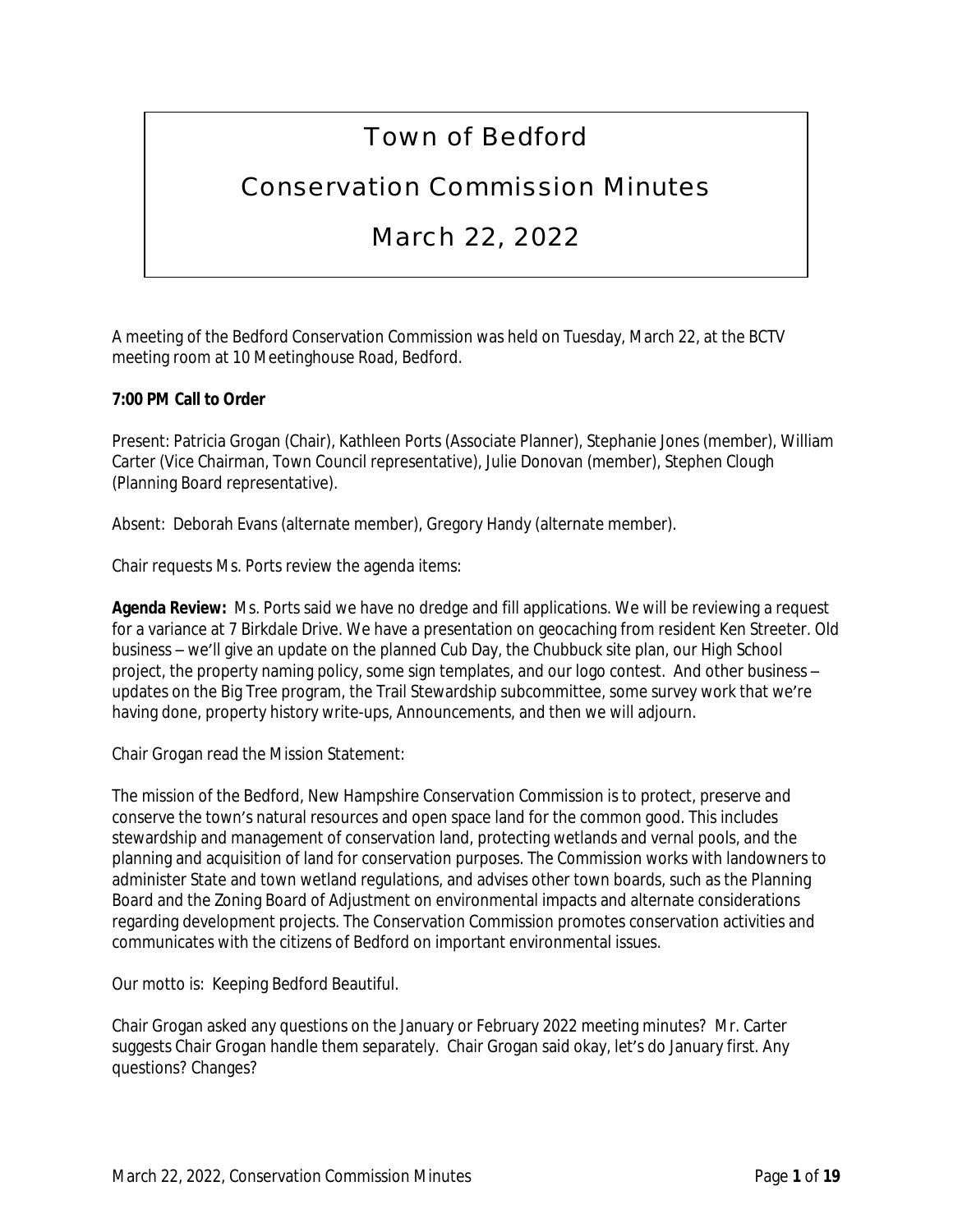## **MOTION: Mr. Carter motions to approve the minutes of the January Meeting. Ms. Jones seconds the motion. ALL IN FAVOR – unanimous.**

Chair Grogan asked and the February?

## **MOTION: Mr. Carter motions to approve the minutes of the February Meeting. Ms. Jones seconds the motion. ALL IN FAVOR – unanimous.**

#### **Dredge and Fill Applications to Review: None**

Chair Grogan said seeing there are no dredge and fill applications, we will move on to New Business.

#### **New Business:**

### **George and Debra Bosworth - Review of a variance request for construction of a shed within the 50-foot wetland setback and review of a request for an after-the-fact variance for an existing above-ground pool constructed within the 50-foot wetland setback at 7 Birkdale Drive, Lot 3-7-197.**

Chair Grogan said so, Mr. Bosworth. And his representative? Okay, you're already seated. Introduce yourselves and present your application.

**Mr. George Bosworth testifies**: My name is George Bosworth, owner of 7 Birkdale Road. (Mr. Bosworth's representative testifies) My name is Andrew Villareal with HED Property Management. Mr. Bosworth said I'm applying for a variance for a shed placed in the wetland setback and an after-thefact variance application for a pool that is also in the wetland's setback. Mr. Carter said just take the Commission through what you sent to us and talk about that please. Mr. Villarroel said okay. We are requesting permission to build a 16 by 24-foot shed. The height will be 14 feet from the finished ground to the top of the peak. The shed will be located within the wetland's setback, being 34 feet from the wetland's setback. We understand that the requirements are to be 50 feet from the wetland's setback. The reason why Mr. Bosworth would like to build his shed in there is because it is the best location for not only having the shed in that location, but also as a safety precaution because that is where the slope starts for the wetlands. To protect that area and prevent any objects or family members or anything that could potentially roll down into this wetland, we would like to place and build this shed in there. Also, Mr. Bosworth has agreed with the neighbors to the left and to the back of his property to permanently remove the existing shed in order to open up the space on his property and also subjected to issues that they were already preexisting with the previous owner of this property. Mr. Bosworth added the shed that's existing now, after getting the property engineered, found that the existing shed part of it is over the line of the neighbors behind me. I had talked to them about building onto that shed or putting another one next to it for a little more room because I had a 40-foot container parked on the left side of my property, and I couldn't empty it until I could build another shed. So, I talked to the neighbors behind me about putting another shed. It became an issue because they had told me that a shed was preapproved by the previous owner, and it was more to the right side of the existing shed, towards the wetlands. So, I started building it. Andrew pulled the permit, and the neighbors came out and were concerned about having two sheds and where it was. So, in more conversation with both neighbors, they agreed that I could put it 8 feet off their property line. They would be happy with that. They would come to the meeting and express that. I suggested that, once I found out that the property lines showed that the shed was on their property, I suggested just pulling the shed down and raising… removing it.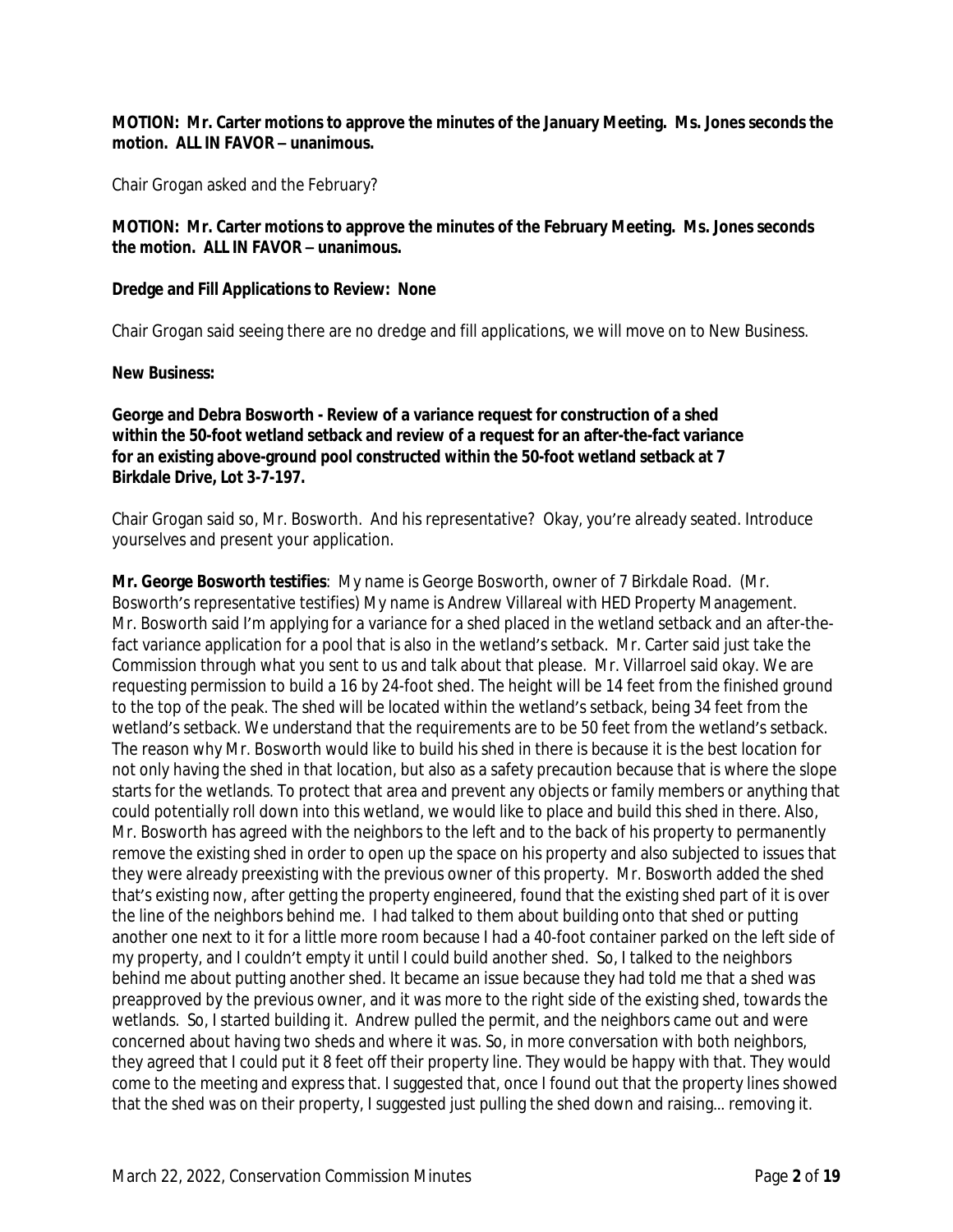That's why the size of the shed I'm asking for, because of the material I have, I need the room for more than just what's there now. I also told them I would plant arborvitaes, and in the picture, I did buy some already. I would just line the whole back property with those to kind of give that line highlight and it would be natural. Like Andrew said, having the shed not there, because on the plot plan if you look at the plot plan and the setbacks, there's really not a lot of room to put a shed without taking away any part of the backyard I would have. So, that's why I'm requesting that it go where I'm suggesting it. By having that existing shed down, it makes the backyard look more natural and more open. So, with that suggestion, I was kind of hoping that the neighbors would also like that. Mr. Carter asked is that existing shed down? Mr. Bosworth replied it's not right now. Because the 40-foot container, my next-door neighbor was concerned about getting it out of there, so I literally took everything out of there, put it in that shed, in my garage and in my basement just to get rid of that container. So, I did. So, without having to put—what's on the ground now is the materials that we bought for the shed, the new one. I'm avoiding trying to put anything on the ground inside of anything to keep everything natural. It's a beautiful neighborhood. It's clean. It's important for my wife and I to keep that neighborhood and that respectability there.

Mr. Villarroel said if you look at the pictures that we have up, the orange line represents the property line that we have on this plot plan. Chair Grogan asked so the neighbor is on this side of that line, right? Mr. Villarroel responded right. So, that line in here is this orange line [on the photo]. So, this is Mr. Bosworth's property. On this side is Mark's and Amanda's property. This shed was preexisting at the time when Mr. Bosworth purchased this property. This shed in here, which is this shed—you can see there is over—it's almost like one point it's like right on the property line for the abutters behind. Then it's about a foot into their property line. Mr. Bosworth hired an engineer that they basically got all the coordinates with the original plot plans that Mr. Bosworth purchased the property with. They were able to get exactly where the property line is. So, at the time when we applied for this first shed, my assumption when I submitted the building permit to the town was that this property line was about 20 feet away from the actual line. Which we didn't know. Mr. Bosworth added the area behind that shed actually goes back 20 feet. It looks like it's been cleared. To Andrew, it looked like part of my property. Chair Grogan asked is the wetland behind that old shed? Mr. Villarroel replied over there. On that side. Mr. Bosworth said behind that shed is Matt and Amanda's property. Their house, if you're looking at that existing shed, their house is probably 300 – 400 feet to the left behind that shed. Chair Grogan asked where that tarp is is where the new shed is going? Mr. Bosworth said no, no. Mr. Villarroel said I'm going to pull up another picture. Mr. Bosworth said that tarp is covering all the wood. Mr. Villarroel said yes. Basically, the new shed we're planning on moving this whole structure that is not attached to anything right now. We're planning to relocate it 8 feet from that. Mr. Bosworth added it's in place exactly where we want it. That's where the 34- and the 37-foot setback… Mr. Villarroel said so, the new shed will be somewhere in here, basically. Mr. Bosworth said my yard is fairly flat. It has a slight pitch to the wetland side. The way the shed sits, it's up on top of my yard. I didn't want to change any topography of the land to just fit the shed on my property that's there now without changing anything. Other than putting stone around the drip edge of it so that there's no erosion. I mean that's a suggestion. Mr. Villarroel said this new shed, the 16 by 24 feet, what it represents is he will be downsizing the size of the shed because he's going to be permanently removing this original shed that was in place at the time of purchasing the property. He's going to get rid of that shed and he's just going to build a shed on this location because it's the one that the neighbor to the left—he won't be able to see it much as the original one, which it was always an issue from the very beginning which we didn't know until Mr. Bosworth started talking about this project with them. That's when they started opening up and talking about the previous homeowner. He used to do a lot of things without asking. That's when they thought that he wanted to do the same thing, and it's not. So, in order to accommodate their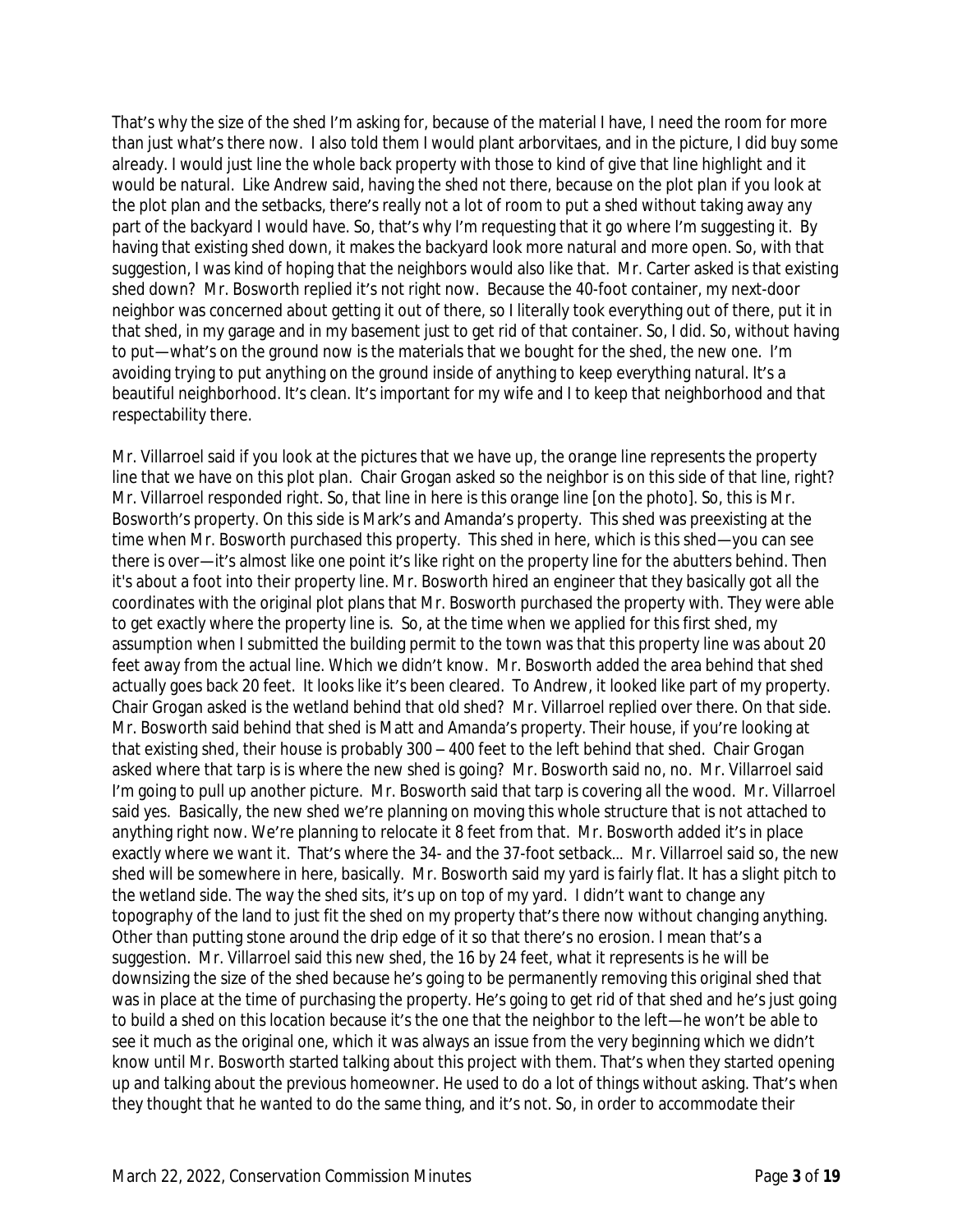request, he agreed to take down this shed, which he didn't have to. But he's doing it so he can keep the peace with the neighbors to the left and also keep the peace with the neighbors to the back of the property. This new shed will be away from the abutters from the back—8 feet away from their property line. And it will be basically away from anybody that can potentially see it and have an issue with it.

Mr. Carter said I'm sure there's going to be more variances other than the Conservation one, because as I see here, other than the pool, the deck, 8 feet being from the property line—I'm sure there's a variance needed for that, right? Ms. Ports said the previous owner did receive a variance and an equitable waiver for the home and the driveway setback. And there was an additional variance granted for the hot tub deck and the shed, subject to a survey. That survey was never submitted so the error in the location of the shed was never verified by our department or the building department. And Andrew did pull a building permit for the new shed and was approved based on that old survey. But once the construction started, the Building Department realized that they were too close to the setback. So, that's partly what generated the need to come back and get the right variances. Mr. Villarroel said the way that developed, at the time we were building this new shed, and the neighbor from the back walked across, obviously because he saw us working and there was an issue that I was not aware of, he was not aware of. We thought it would be okay with us just building this shed. He came across and let us know that we should stop, and somebody called the Building Inspector. Somebody made the call to the Building Department, and that's how the Building Inspector came. Because, that morning he went and did an electrical inspection for some work that was done. I met him that morning. He left. He came back a couple hours after when I was building that shed, and he told us to stop because somebody's not happy about what we're doing. We were basically obligated to do so. Again, the overall issue—it was preexisting, and there was never a plan to do stuff without letting the neighbors know. Mr. Bosworth just wants to build this shed so he can keep his lawnmower, a few building materials inside—keep everything—the yard—organized: toys, a bike, things that usually homeowners keep in the shed. Mr. Bosworth said yes, it's motorcycles. I put in a pellet stove, so whatever's left, I need to get it out of, you know, it's all necessary things.

Mr. Carter said I think the only thing I see on the shed is maybe orientate it facing where you can get it another foot or two facing—instead of 34, keep that corner at 37. Can you orientate it so it's further away from—so it's more like 35 or 36 feet. So, you've got that 37 feet right there where your hand is. Now, the other corner at 34—can that be orientated moving that forward so now you're? Mr. Villarroel said so they're both at 37 even? Mr. Carter said it can be, yes. Mr. Villarroel said okay. Mr. Carter said if we can just orientate it that way, then that's fine. Mr. Villarroel said that's really not a problem. Mr. Carter said when we make the motion, we need to make sure that in there is that the tearing down of the old shed is in that motion. Mr. Bosworth said, and I have no problem with that. Mr. Carter said unless it's stated in there and everything like that. Because this will come in front of the ZBA, so we just want to make sure we're clear with what we're saying. Mr. Bosworth said so, my question on that is, will I have the time to build the other one first and then be able to take the shed down? Mr. Carter said that has nothing to do with us. That would be, I believe, ZBA's purview when it comes to… Ms. Ports said you're on the agenda for next month. Mr. Bosworth said okay. Mr. Carter continued so, basically, again, that's ZBA. That has nothing to do with Conservation. All we're here for is the wetlands setbacks and the 50-foot setback. So, what they—obviously they can't build the new shed until they get these. Ms. Ports confirmed. Mr. Carter said so that one stays there until the new one is built. I just want to make sure it's in our motion. Just orientate it so it's more straight towards the … so we're 37 feet on both corners. That's all. Actually, that's going to move you further away from the 8.7. It will probably move you out another couple feet. Mr. Bosworth said right. Mr. Carter said the neighbor's going to be happy with that because now instead of 8, you'll be 10 feet. Chair Grogan said I agree. Ms. Jones said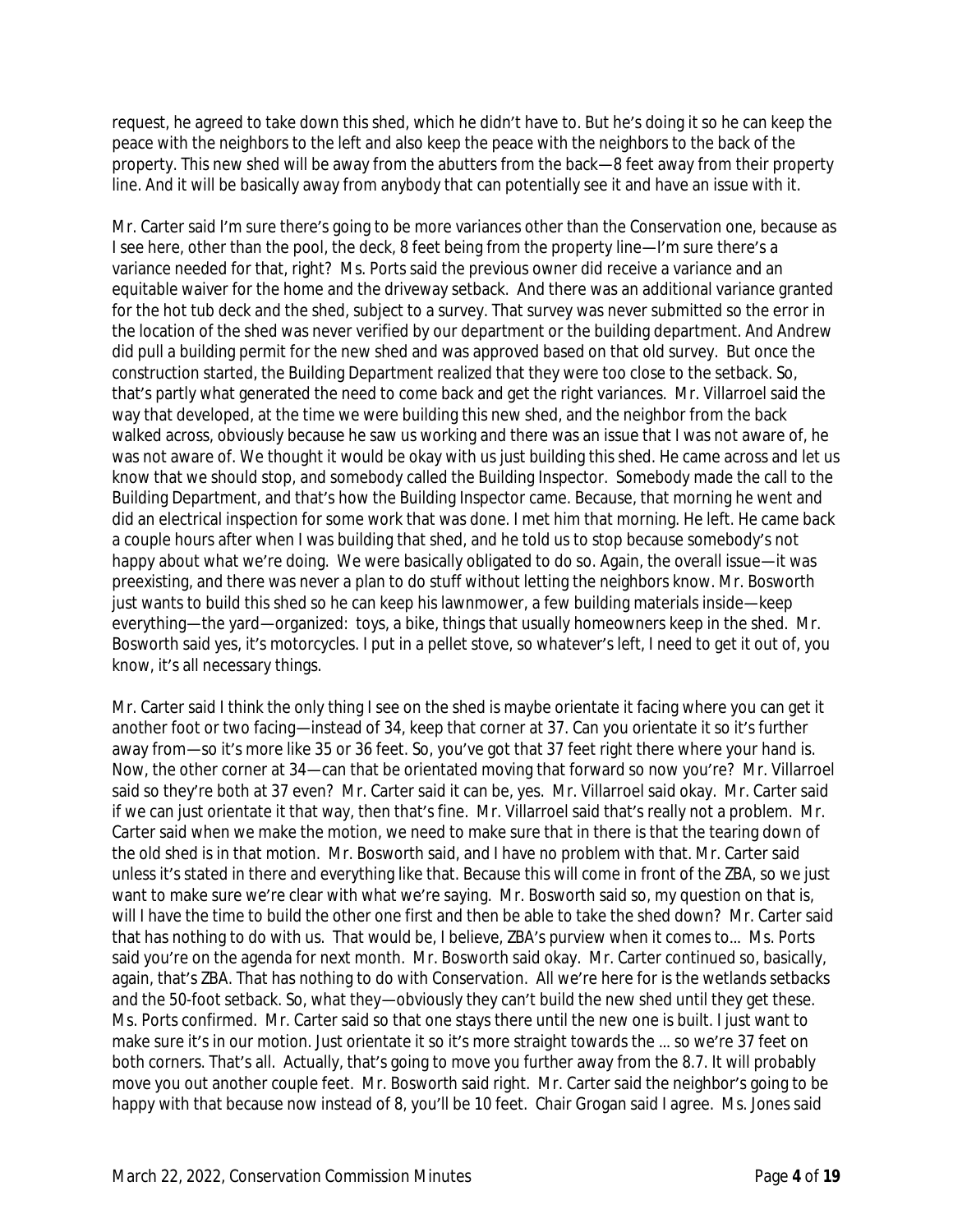that was what I was wondering about as well. Because originally, I was going to ask about why not putting the shed, you know, obviously on your property line, but similar to where it was previously, but obviously if you're trying to help, you know, the situation to the left, it makes sense that you're trying to kind of hide it a little bit further to the right side of your property. Mine was going to be could it be turned to some degree to get it a little bit further away. Mr. Carter said as far as the pool, obviously it's a preexisting—as I see the pictures we have in front of us, it looks like there's a good 3 feet worth of stone around the pool. Mr. Bosworth said it's actually more than that. It's like 5 or 6. Mr. Carter said I think it's 45 feet, so a lot of people come in here looking for 30-35 feet, and this one's only 5 feet away from the setback and it's there. So, there's no reason to have you move it 5 feet. That's more work than it really needs to be. Other than that… Chair Grogan asked anyone else? Mr. Clough said my thoughts are, as far as moving the shed, I don't really think it needs to be moved because it's up. It's not like it's a fixed building that goes into the ground. Chair Grogan asked the old shed? Mr. Clough said well, the new shed. The new shed will be up on cement pylons, right? Mr. Villarroel said correct. It will be on footings 4 feet into the ground. Mr. Clough said yes, so, as far as ecological impact to the wetland, I don't see any at all. Chair Grogan said oh good. Mr. Clough said I would defer to the owner—put it where you want. It looks like you've got the blueprint already drawn up, so. Mr. Bosworth said that was going to be my question. Would I have to reengineer it if I move it? Board answers, no. Chair Grogan asked, anyone else? Mr. Carter said that was only my suggestion. That's up to the purview of the Commission here. Ms. Donovan said also, I think the angle would look nice in relation to the house and everything. Chair Grogan asked can I have a motion? Ms. Ports said excuse me for one second. You can make the recommendation to the Zoning Board that they approve it with a recommendation to orient it and then they can decide if they want to propose that or not. Mr. Carter said we don't have a preset motion here, do we? Chair Grogan said no, you'd have to make it up. Ms. Ports asked is it not on the Staff Report? On the Agenda? Maybe not.

**MOTION: Mr. Carter motions that we recommend to the ZBA approval of a 16 by 24-foot shed, not to be any closer than 37 feet from the edge of the wetland, and to say yes to the after-the-fact request for the pool that is 45 feet, to be okay within the 50-foot setback at 7 Birkdale Road, Lot 3-7-197. Once the new shed is built, that the existing shed is removed from the property. Ms. Jones seconds the motion. ALL IN FAVOR – unanimous. MOTION CARRIES.**

Mr. Bosworth said thank you. Mr. Carter said good luck. I know you've got another step to go next month. Have a good evening.

Mr. Bosworth and Mr. Villarroel said thank you very much. Have a good week.

Ms. Donovan said I just wonder how many more of these we'll get when people are buying houses without any surveys or anything.

**Presentation on Geocaching:** Chair Grogan said next item on the Agenda is a Presentation from resident Ken Streeter, who is going to give us an overview of geocaching, pronounced geocaching. I pronounced it right! Opportunities in town. Okay. Mr. Streeter.

**Mr. Ken Streeter**: Thank you. My name is Ken Streeter. I'm a resident here in Bedford, and I'm glad to present to you about geocaching. My contact information is on this first slide here in case any of you have a need to get in touch with me in the future. Here's an easy way to have my contact information. Hang on. Mr. Carter asked and you're here by yourself, right, today? Mr. Streeter said well, I want to introduce… this is my wife, Nancy Streeter [laughter from the Board] who is with me as well. She'll be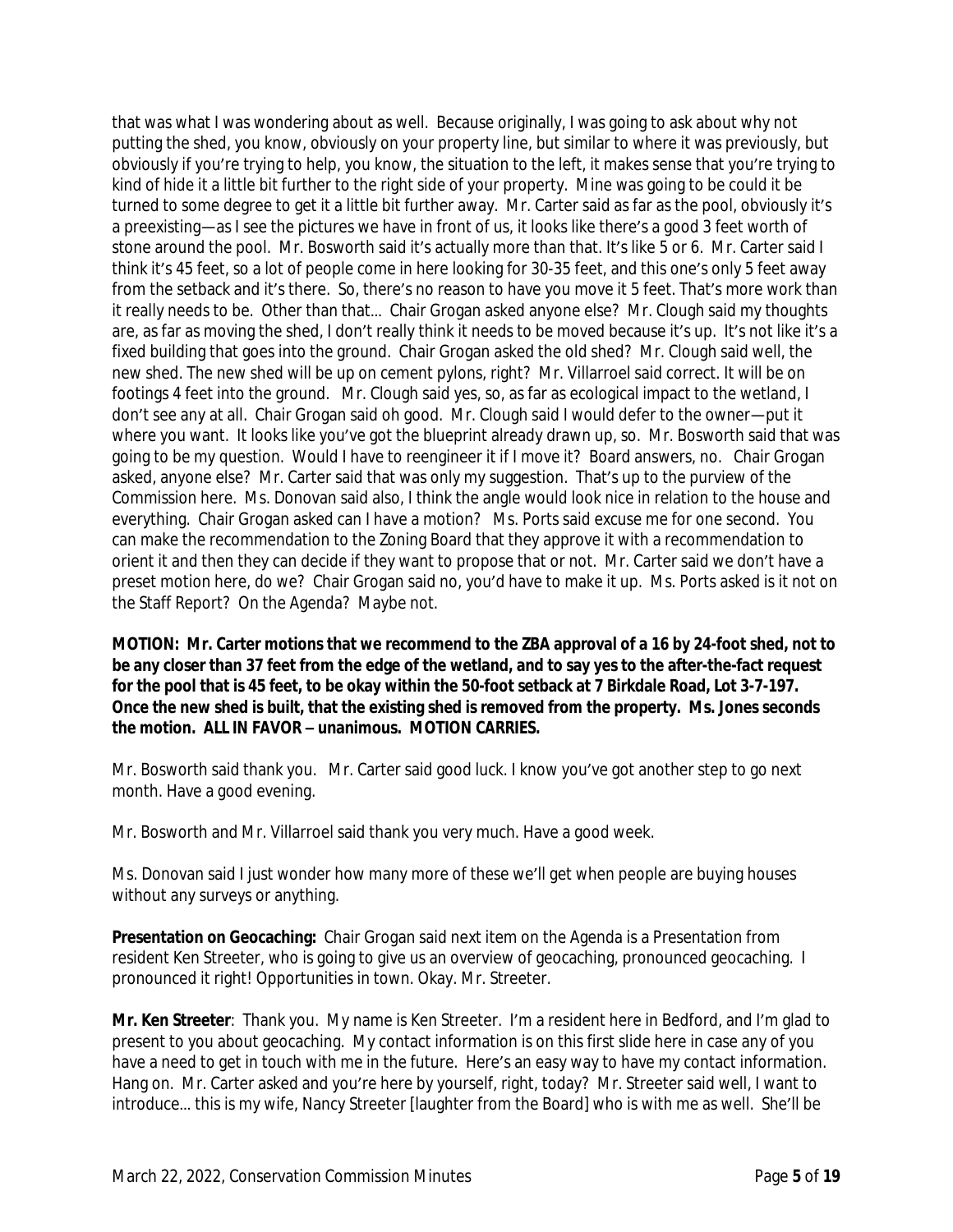introduced later in the presentation, too, in just a moment. Mr. Carter said oh, okay. Mr. Streeter said thank you. The reason for my being here is I reached out a few months ago to Bill Carter. I was looking for some information about possibly holding a cleanup event with geocachers at one of the Bedford Conservation properties. I didn't have a particular one in mind. I was looking for suggestions or feedback as to what could be useful. Then I got in touch with Kathleen Ports, and then that led to this invite to come to the Commission tonight to present also a little bit about geocaching—seeing that in recent meetings I'd been the topic of conversation and discussion. So, here's what I'll be talking about tonight. I have a slide that introduces myself and then talks about geocaching in general, the community for geocachers, ten more specifically looks at geocaching in Bedford, highlights one of the geocaches in Bedford at Pulpit Rock. And then I have a slide that has my request about the Cleanup Day. If you have any questions as we go along, please interrupt and I'll take the questions as we go along. So, as I mentioned, I'm Ken Streeter. This is my wife, Nancy. I've lived in Bedford since 1992. I'm a dad of 3 kids; grandfather of 7. I have been geocaching since 2003, so for almost 20 years. I'm not an official representative for geocachers. Geocachers are kind of a loose community. There isn't an official organization or hierarchy or anything like that. I don't speak for geocachers, in general, but just as a member of the geocaching community so to speak.

In case you're not familiar with what geocaching is, it is an outdoor activity for the whole family. It involves using a handheld GPS unit to find hidden treasures. There are a couple pictures here of my family having found a geocache. This is almost 20 years old pictures now—one of the first ones we found. This one's actually in Brookline, NH. You've all seen a GPS unit. GPS stands for Global Positioning System. We think of them as being handheld devices that use the 31 satellites that circle the globe to figure out where you are. A commercial GPS unit can determine your location anywhere on Earth to range of about 5 yards under good conditions. An industrial GPS unit can do better than that and is used by surveyors. But those are much more expensive and use some other technology to supplement what GPS does. Most smart phones nowadays though also have a built-in GPS receiver in them, which has similar accuracy to that you'd have in a dedicated, commercial-grade unit. So, almost anyone that has a smart phone now can geocache and do pretty accurate location of where they are.

So, how is it that geocaches are hidden? A geocache is placed at an interesting location selected by the person that's going to put the geocache there. They are typically hidden from view, so they don't attract attention from people that aren't geocaching. But they're never buried. It's kind of a, people think about having buried treasure, it's kind of the conventional thought. But geocaches are explicitly not ever buried because that leads to damage from people trying to find them from digging holes. The geocache's exact latitude and longitude are determined by the GPS unit of the person that's hiding the geocache when it's being placed. So, the question well, what is a geocache container? So, the geocache is typically a weatherproof container that would contain in it a visitor's logbook. They also usually contain a welcome note in case someone finds it by accident. What is this doing here. And they'll also typically contain prizes for people. They can come in all different sizes. This is kind of a regular size geocache container. They are typically Tupperware or a lock and lock style container. This is a sample of one. They come in all different sizes. I'll pass these around in a minute. This is a smaller one. The same kind of idea. You're welcome to open these up and take a look inside some of the items that are in them. This is the typical geocaches, but they can also be smaller or larger than that. Sometimes, this is a container that's a baby soda bottle. This is what a 2-liter bottle looks like before it goes to the bottling factory. It's used as a standard screw on top just like your soda bottle does. This one has a log sheet inside of it that would be signed by the finder. I'll send that around as well. Another example of a very small one… this is called a bison tube. It's a micro capsule like you might put medication or something in. It unscrews and has a little log sheet inside of it as well. Another common geocaching container is a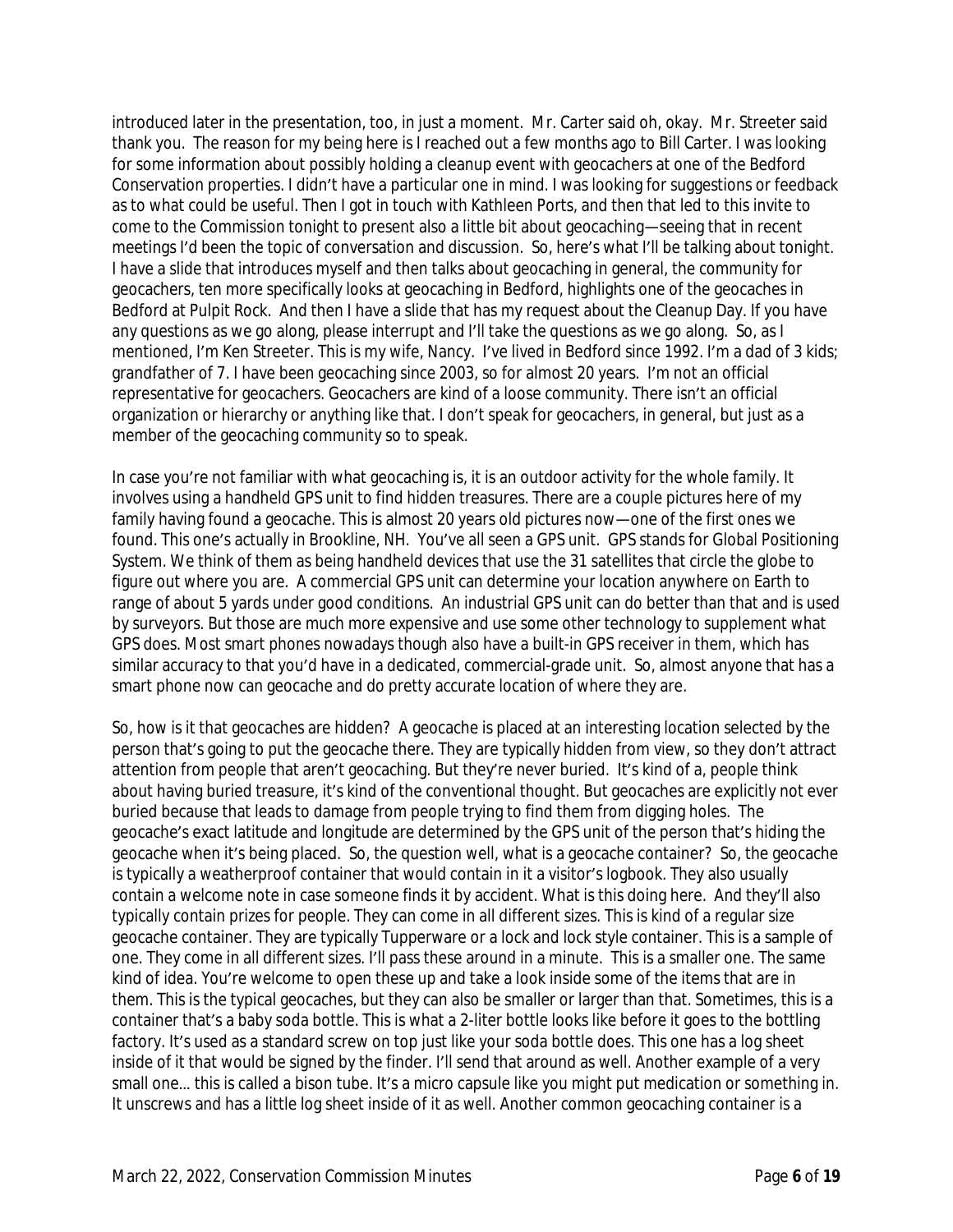surplus ammo can. These are kind of the Cadillac of geocaching containers in New Hampshire because they survive our 4 seasons very well. The containers don't crack in brittle cold in the winter. The geocaches are supposed to be hidden in ones that have been repainted so that it doesn't look like a military grade item anymore. These are nice because they remain completely watertight. They can be submerged, and they won't get things wet inside. So, there's still the stash note, and trade goodies all stay dry and usable inside. We'll send that around too. Chair Grogan asked there was no geocache in any of these, right? Mr. Streeter said so there are some little things called travel bugs, which are trackable things that can go from place to place. One of those had one in it. It was a little Snoopy that had a little dog tag attached. Chair Grogan said oh, that was it? Okay. Mr. Streeter said that was a Snoopy, and it has a little tag with it—an id code. Those travel. When a geocacher finds one of those, they would take it with them and put it in another geocache. The person that originally put that into the wild so to speak can then track where it goes and get to see… does it go to England, or whatever. We've taken a few times and made travel bugs, those are called, when we've gone on vacation with the kids. We watched one in Florida, and it has a mission to go back to Bedford, New Hampshire and get placed in a geocache here. We actually had one that did that—a Mickey Mouse that we bought at Disney World, and it made it back to New Hampshire.

What do geocachers do when they find a geocache? They'll sign the logbook. Optionally, they can take one of the trinkets or toys out of the cache. Those are typically used more by the little kids. Then they'll leave one of their own trinkets in the cache instead and then replace the cache back as they found it.

So, I mentioned the geocaching kinds of containers. There are also different kinds of descriptions of geocaches as they go onto the geocaching.com site. I was kind of talking about traditional caches where there'd be just the coordinates for the geocache on the website. But there's also, in come cases, multistaged caches where the coordinates on the website take you to the first of multiple locations that you would then visit in succession before reaching the final cache. There are also puzzle caches, where in order to get the coordinates for the geocache, you have to solve a puzzle of some sort. And it could be any kind of puzzle—a word puzzle, it could be a mystery to solve, it could be you have to solve a sudoku. So those are puzzle caches. There's also earth caches, which highlight a special geoscience feature and include an educational earth science lesson. Those were developed in a partnership between geocaching.com and The Geological Society of America so that they're trying to encourage people to learn about the Earth. Some geocaches even require special skills or equipment such as rock climbing or scuba diving. There are no rock climbing or scuba caches in Bedford. There are quite a few in New Hampshire, though. There are caches at the bottom of Lake Winnipesaukee, for instance.

So, geocaches are listed online. There's a website called geocaching.com. When a geocache hider wants to have a geocache published so to speak, then they submit the description of where it is to approvers at geocaching—that or they're volunteer approvers from the geocaching community and then the cache page gets created on the website once it's approved. The coordinates are published there so that people with a sense of adventure can go and seek it out. This is a sample geocache page that's on the monitor. That's one that actually I've hidden. It's an Earth cache. It is in Mine Falls Park in Nashua. We placed that maybe 15 years ago now.

When a geocacher wants to go out geocaching to find some caches, then they need to figure out what geocache they want to go look for. So, geocachers can go to the website and review the listings there for caches that are appealing to them. When they find an interesting cache that's listed there, they can put the coordinates for that geocache into their GPS, which will then direct them to the cache's location. So, you can search for caches. This search that's on this slide shows the nearest caches to the Pulpit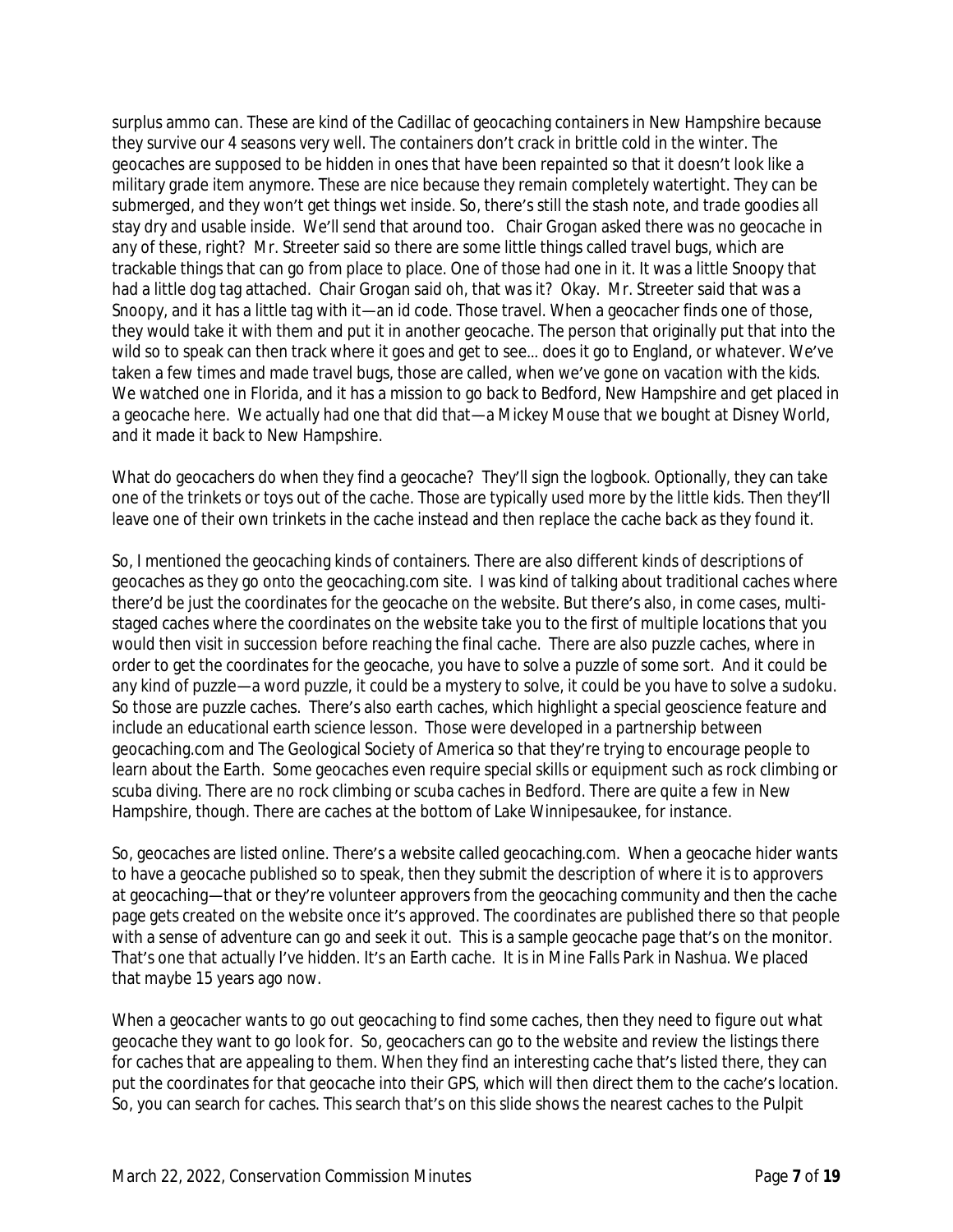Rock Conservation Area's parking lot. It's on New Boston Road. So, those caches are ones that are, for the most part, in Pulpit Rock I believe.

There are some requirements for geocaches to be approved. One of those, as I mentioned, is that they're never buried. Geocache are never put on archeological sites where people seeking them out could do damage. They're also never at potential terrorist targets, such as under a major highway bridge, or on a dam, where having a hidden container there—people looking for would be suspicious and could be dangerous. There are other restrictions like those that aren't listed here just for brevity. There are many pages of rules. A geocache hider is responsible to regularly maintain their cache. That includes insuring that the container is watertight and remains clean, so that finding the geocache is a pleasant experience to people instead of finding a soggy mess of stuff inside. Also, geocaches—there are some prohibited items for going in them. Geocachers know not to place these in them. But once in a while the geocache will be found accidentally by a member of the public that's not actually geocaching, and they might see the logbook and leave some things and take some things too. They might not know what the rules are about things you can and can't leave. So, matches, lighters, knives, food and drink because that may attract wild animals to the site, elicit material isn't permitted either. Geocaching is intended as a family activity, so the contents of the container should be suitable for all ages and be safe to everybody. Another thing the hider is supposed to do is to watch out adverse impact that's caused by the geocache placement, which could include erosion from people walking to and from where it's located. There could be disruption of habitat. There could be environmental effects that could occur. So, the hider is responsible to make sure those things aren't happening as well. That's kind of it about the geocache itself.

Then a little bit about the community of geocachers—so, geocache members, in general, promote environmental awareness and appreciation in the same way that a lot of outdoor activities have a "leave no trace" philosophy with them. That pertains to geocachers as well. So, geocachers attempt to leave the natural features undisturbed and will also often collect trash when they're on the way to finding a geocache or back to the car afterwards. Geocachers like to be viewed as good stewards of our natural resources and enjoying the outdoors in this way.

Some benefits of geocaching to the community – so, many geocachers practice this "cache in / trash out" policy—CITO (it's abbreviated and said by most geocachers). So, like when we go geocaching, we have trash bags in the pack that we always take with us so we can pick up litter that we find going to and from the cache. Geocachers also monitor the caches of others, through regular visits, to ensure that damage isn't being done to the area. Geocaching, I think, is an excellent way to teach our children about the joy of nature and being outdoors, and the importance of maintaining it.

Specifically, now, looking at geocaching in Bedford – so, in the Bedford Conservation Areas, there are dozens of geocaches that have already been placed and are in existence and have been for quite a while. Pulpit Rock is the location in Bedford where there are the most geocaches. There are about 10 active ones there, that includes the oldest geocache in Bedford. That geocache was placed on the 9th of February, 2002—so a little over 20 years ago. I guess it had its 20<sup>th</sup> birthday last month, and it's had 281 visitors to it in those 20 years. There's also a geocache on the Bedford Village Common. There's a couple in Benedictine Park. There's a half dozen in Earl Legacy Park. There are 3 on the Heritage Trail out along the Merrimack River. There's about a half dozen in Joppa Hill Farm. I haven't found all those. I'm not entirely sure. There's also more in Amherst because the Joppa Hill Trails continue through into Amherst and then come out at Pulpit Rock. There are geocaches all along through there. There's a couple in Muller Park and Sebbins Pond, and also 4 in the Van Loan Preserve. Mr. Carter said well, you've covered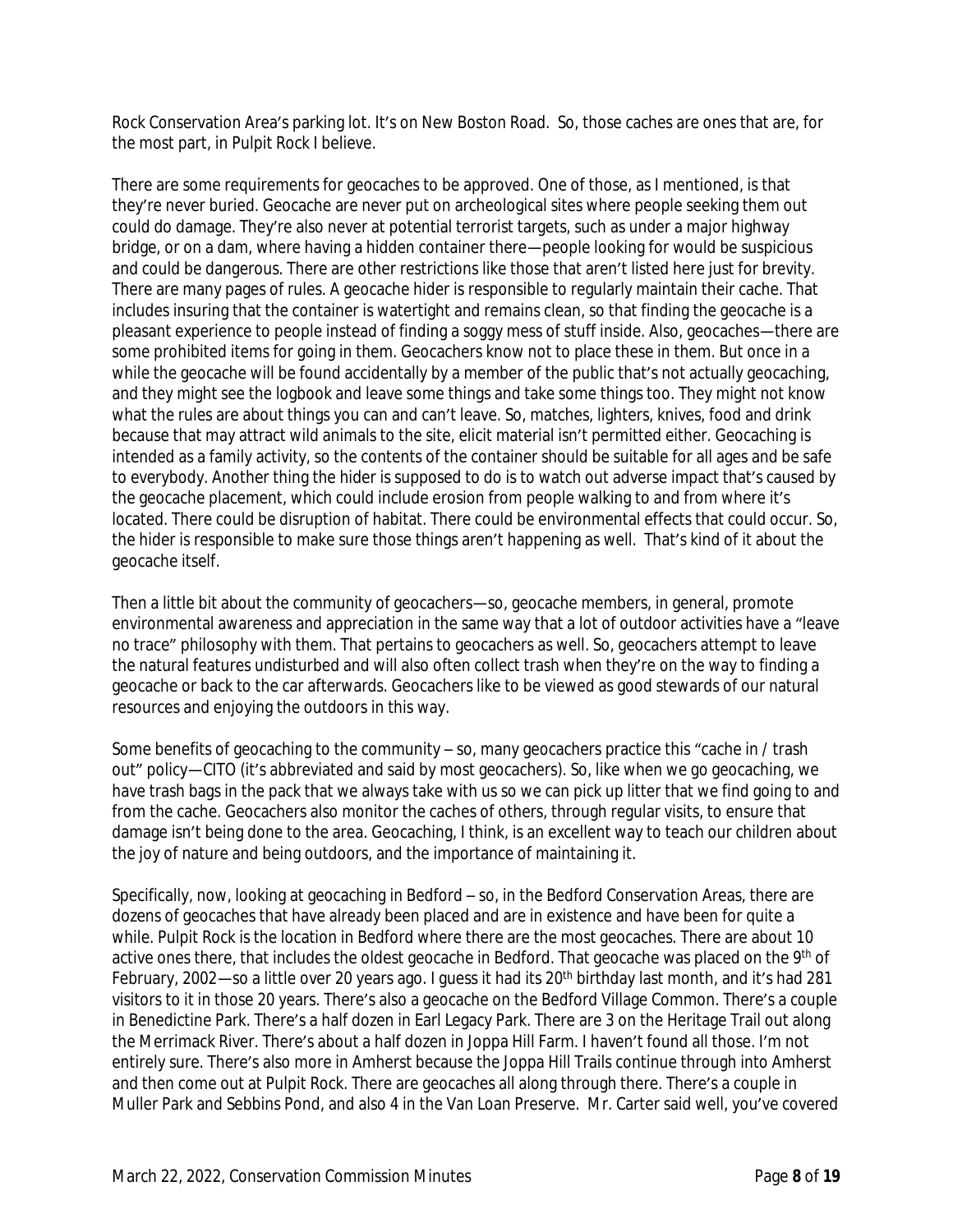all the areas. I don't know where we're going to find another area for you to put one! [laughter]. I think you've got them all out there.

Mr. Streeter continued, so, this is a map. This is a screen snip. It's kind of hard to see here. This is a screen snip from the geocaching site from my view when I log in. So, the caches that I have found have a little yellow smiley face to indicate that we have found those ones successfully. If there's one, we looked for and didn't find and log that online, it has a blue frowny face. There's one of those kind of right in the middle that we weren't able to find. The ones that we haven't searched for or recorded that we looked for them yet online show with a different circle icon that corresponds to the geocache type as to what the icon looks like. You can see there's quite a few there between Joppa Hill and Pulpit Rock. That's where most of them are.

A few things to say about the Pulpit Rock geocache – so, the geocache for Pulpit Rock is intended to provide a walking tour to near the Pulpit from the parking lot that's on New Boston Road. It was placed over 20 years ago, as I mentioned. It has 281 finds that are recorded online. That geocache is a multicache which has multiple waypoints. So, if you go to the first location for that, that waypoint is surveyors' tape that's wrapped around a tree. That tape has latitude and longitude written on it in Sharpie of where the next waypoint is. Surveyor's tape isn't prevalent, by any means, the waypoint marker. But it is the one that was used for this cache long ago. This cache happens to have the original logbook still in the geocache from 20 plus years ago. So, you can go there and see everyone's entries that have visited it over that time. Incidentally, we found it in July, 2004 is when we went there. The picture there is actually a picture of my family looking for one of the waypoints of the cache. Ironically, it was our 2-and-a-half-year-old that found it first at the time. I was looking in the wrong place. [laughter]

An example of some of the online logs—after a geocacher finds a geocache, they then go online, and they'll put an online log about their visit. These are samples of quotes from visitors to that Pulpit Rock geocache. I'll read through some of these because they illustrate some things about geocaching.

"This was a beautiful area that I had never been to, and I have lived here all my life. I am excited to go back. I love geocaching. It's exercise with a purposed and Grampa Cardigan always brings you to unique places." Every geocacher, instead of going by their real name on the website, they have a login name—a handle. One of these is Grampa Cardigan. He's also a Bedford resident and placed this cache in Bedford long ago.

Another quote from a finder, "This cache is winter friendly. This is such a beautiful area! Great plowed parking lot, beautiful and well-marked trails, excellent scenery, and great cache! Thanks for the great cache at a very nice town park! I explored the Pulpit Rock area following the Ridge Trail and Granite Trail. Most of the trails had been well used with snowshoes. Thanks for bringing me here!"

Geocaching—most people go geocaching in the summer or maybe late spring, early fall, when it's warm out. But it is a year-round activity. A lot of people find geocaches year-round, an excuse to get out and do something in the long, cold New Hampshire winters.

Next quote here, "This was our very first cache find. It was very exciting. I also had never visited the Pulpit Rock area, so it was a double bonus. Thank you." I always find it surprising when I learn of a geocache. They tend to be hidden by people that want to call attention to a specific location that they like or is dear to them. It's interesting how often we, in our communities, have maybe never visited some of the neat little places in our backyard so to speak. I think a lot of people in Bedford have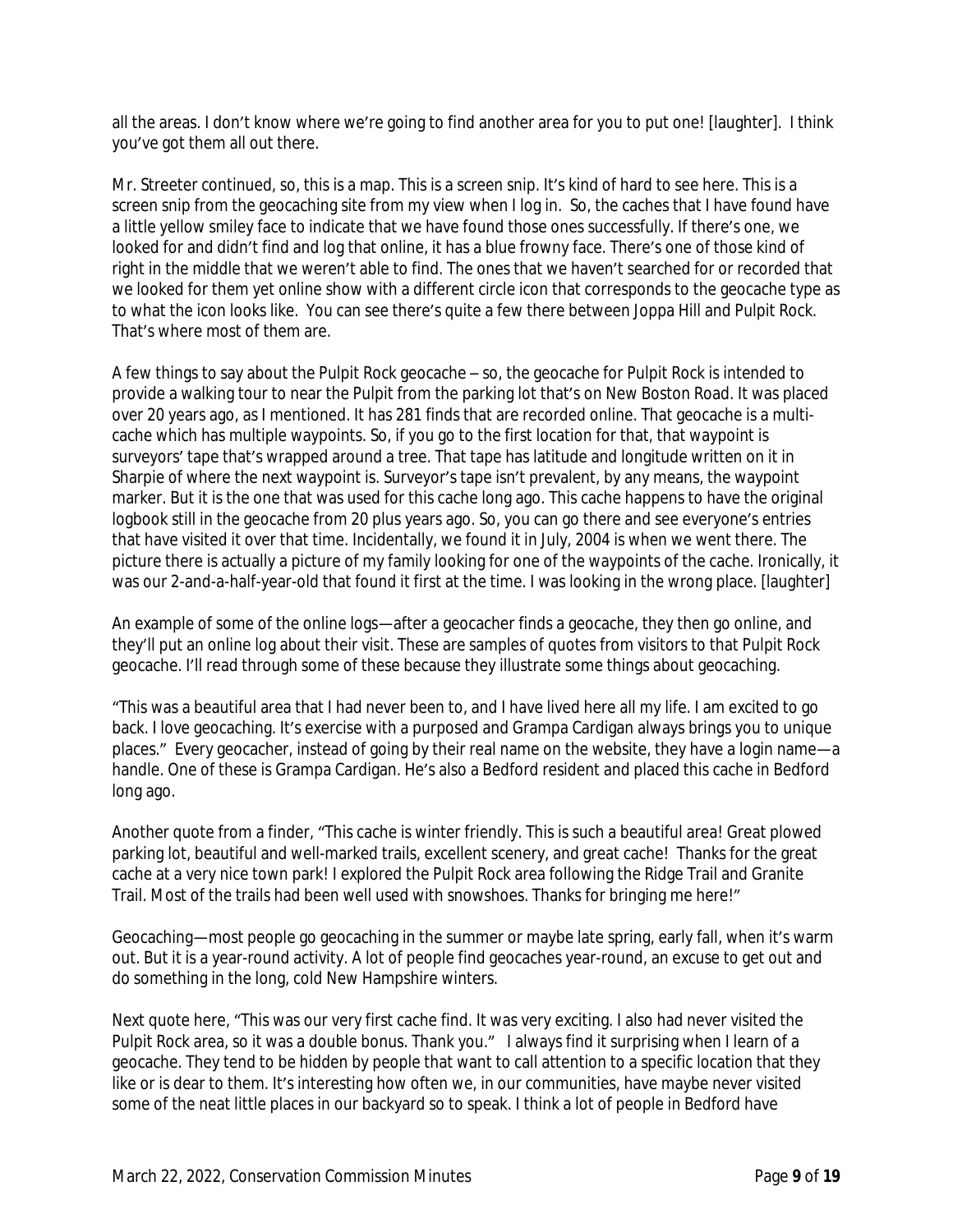probably never even been to Pulpit Rock, maybe they don't even know it's there. Geocachers, it's just another way to call attention to some of these natural resources.

Next item here, "The fresh snow made for easy trekking in our micro spikes and hiking sticks with good warm socks and boots. The sun sparkled on the trees. Thanks for bringing us here." I have another slide of these. I'm not sure if I should read all these out, but they help illustrate…

Another quote here, "Enjoyed by first visit to this lovely area. It was nice to see so many families out hiking here on a pleasant Sunday afternoon." Next quote, "Another one of the year 2002 caches that I ventured out to find this afternoon and here I was the lucky beneficiary of the recent cache maintenance. It's always fun to read some of the early logs in a logbook that goes way back. Thanks for the introduction to the Pulpit Rock Conservation Area." So, this cache was placed in 2002. The first geocaches were placed in May of 2000, so the hobby grew kind of exponentially. It was very small at the beginning, and it grew fast in the mid 2000's.

"This was a great way to explore an old classic area. Thank you for bringing us to new parts of this wonderful area." The next quote, "We spend some time hiking in the area today. Having visited the more famous Pulpit Rock across the pond, we wanted to check this one out." I think the reference here is probably to the one in Norway, across the Atlantic Ocean. "It was a very nice hike with some beautiful formations along the way. It was also awesome to see the original log in the final container. We're giving this one a favorite point. All is well!" Two things to mention here: one is it's a world-wide activity. People geocache all over the world. It's actually kind of even become, in some cases, almost a vacation hobby where people will find geocaches while they are on vacation. Or maybe even go somewhere to go geocaching. The other item I mentioned here is favorite points. So, geocachers are allowed to mark on the website up to ten percent of the caches they have found as their favorites. That is the way of advertising to other people—these are ones that other geocachers have found. When a geocacher is trying to figure out where to go find a geocache, they can look and see what other caches are highly favorited, knowing that those will be experiences that they'll enjoy more.

The last quote here, "WOW—not many 2002 hides still around, and this one is like a trophy find." That's what I had in the presentation about geocaching. I'm curious if there's any questions that you might have about that.

Mr. Clough said so it's not the exact location, right, that they give you? Mr. Streeter replied well, ideally, it's supposed to be. So, the intent is that the locations on the website are the exact GPS location of where the geocache is. However, given that the accuracy is only good to about 5 yards, 15 to 16 feet, and that accuracy is when the hider placed it, their coordinates could have been off by up to 16 feet. Then when you're looking for it, your coordinates could be off by another 16 feet on top of that. So, in general, when you go somewhere and your GPS says it's right here, you have to realize even when it's saying it's right here, it could be 30 feet away from you. Mr. Clough said yes, because half the fun is trying to find it. Mr. Streeter agreed half the fun is trying to find it. So, it's not close enough that you could say oh, it's exactly here. Ms. Jones said or stumbling upon one accidentally. That's always fun too. That's happened to me where I didn't even realize there was one in the area, and lo and behold it's right there below a rock. Mr. Streeter said nice! We've done it before, and we've been on vacation and we think oh, I'll bet you there's a geocache near here. Then you pop your phone out and look and say, yes, there's one that's like over there! Mr. Carter said when you got ahold of me about this, I'll tell you right now I don't know anything about it and I said well, we'd better get this in front of Kathleen and any way... and at least I'm kind of selfish because I'm looking at that Clean Up Bedford—the CUB Day to try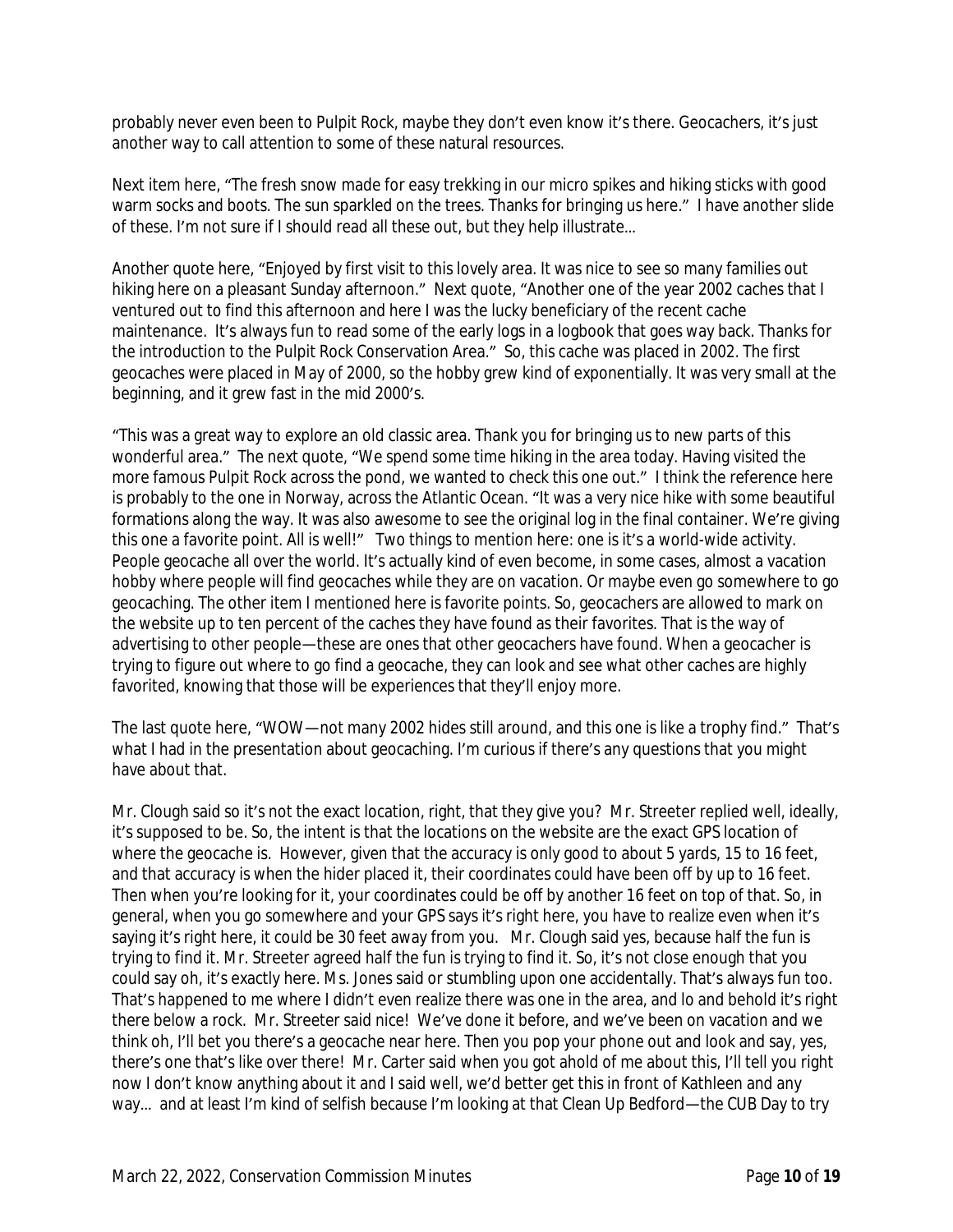to entice more people to clean up the areas. It sounds like geocaching is pretty strong here in the Town of Bedford. You're probably walking by one and not knowing you are. I think this is great! I'm trying to figure where we could do this because it looks like you have, I was going to say Pulpit or Joppa Hill Farm, but it sounds like there's quite a few there already. Mr. Streeter said geocaches placed—yes! So, what I initially approached about, I guess is my next request here. That transitions very well into the request portion.

I was looking to find out the Commission's perspective on being able to hold a Cache In, Trash Out event. That is, instead of placing a geocache in a location, a geocacher announces to the community, via a listing on the website, I'd like to have an event at a certain time and place. Some of those events are social events—just get together and talk, and some of those are for a purpose. Purpose events are Cache In, Trash Out events, which started out as being just cleanup events. But it also can include trail maintenance or digging out invasives or planting trees as well. Basically, the kind of things you would do to maintain the outdoor area. I was interested in hosting one of these events this spring, and it would be a way that geocachers could contribute to the beautification of Bedford Conservation areas. I've held one of these previously in Nashua many years ago, where we cleaned up the waterways. The geocachers for that event, we had them bring their own boats. They brought kayaks and canoes, and then we cleaned out a lot of waterways in Mine Falls Park. So, we paddled the canal and stream and the cove and cleaned things up there. At one of the events, geocachers typically expect to come on a certain day and pick up littler remove piles of junk, or whatever. I expect, given attendance of these in recent history here, that probably about 20 geocachers would attend. That might not just be 20 people. It would be 20 geocaching names and it might be a mom bringing her kids. It may be just a husband and wife. It may just be a teenager that geocaches on his own that could come to this event. And Bill mentioned the possibility of doing it coincident with the Cleanup Bedford Day, depending on how much work is needed for that. That's one of the things I was looking for the Committee's perspective on. The other one is, when I looked at the geocaches in Bedford, and I'm an abutter of the Ash Bog Conservation Property. There are currently no geocaches in there. Much of that land is not really suitable for a geocache being wet and bog or swamp—whatever you want to call it. But there's portions of that that are elevated and raised, and I know that our family has enjoyed walking and hiking and indeed the crosscountry ski trails long ago used to be in that Conservation Area before they went to Earl Legacy Park a couple decades ago. I'm also curious about if that would be permitted for the Conservation Commission would allow that too. Mr. Carter said we could do that, but could we put it where there's roads that are around Ash Bog and the Scott Trail, as being roads to be picked up. Can that be part of your geocaching? Mr. Streeter said road cleanup would be a possible part of a geocaching cleanup activity. Mr. Carter said I wouldn't think that Ash Bog area would be that heavily trashed. Mr. Streeter said correct. Oh, sorry, there's kind of I crossed two different topics there. One is properly placing a geocache in Ash Bog. I agree with you. Having walked the Scott Road Trail recently, I went to the Inaugural Kickoff Meeting of the Trail Subcommittee this last week. I signed myself up for being one of the maintainers of that trail in Ash Bog there. It's a clean trail. There's no need to do any cleanup along that route. Mr. Carter said maybe a geocache where there might be a T-shirt inside there. [laughter]. Ms. Jones said that's a good idea. Mr. Carter said that's what I got those for—as I'm driving around if somebody's there doing that—well, we'll talk about CUB when we get to that. Chair Grogan asked any other questions for Mr. Streeter? Ms. Jones said I think it's a great idea if you're looking for a location, like you said, that doesn't have as many geocaches, but to also add to the wealth of geocaches here. It sounds like you found a property that makes sense and, like you said, proximity to and then your interest in the Trail Stewardship Committee. To me, that seems like a natural choice for you. So, I think it's awesome! If, in the future when you have done your Cache In, Trash Out, I think it would be awesome if you did a presentation in front of maybe local residents. Obviously, they have access to this recording, but your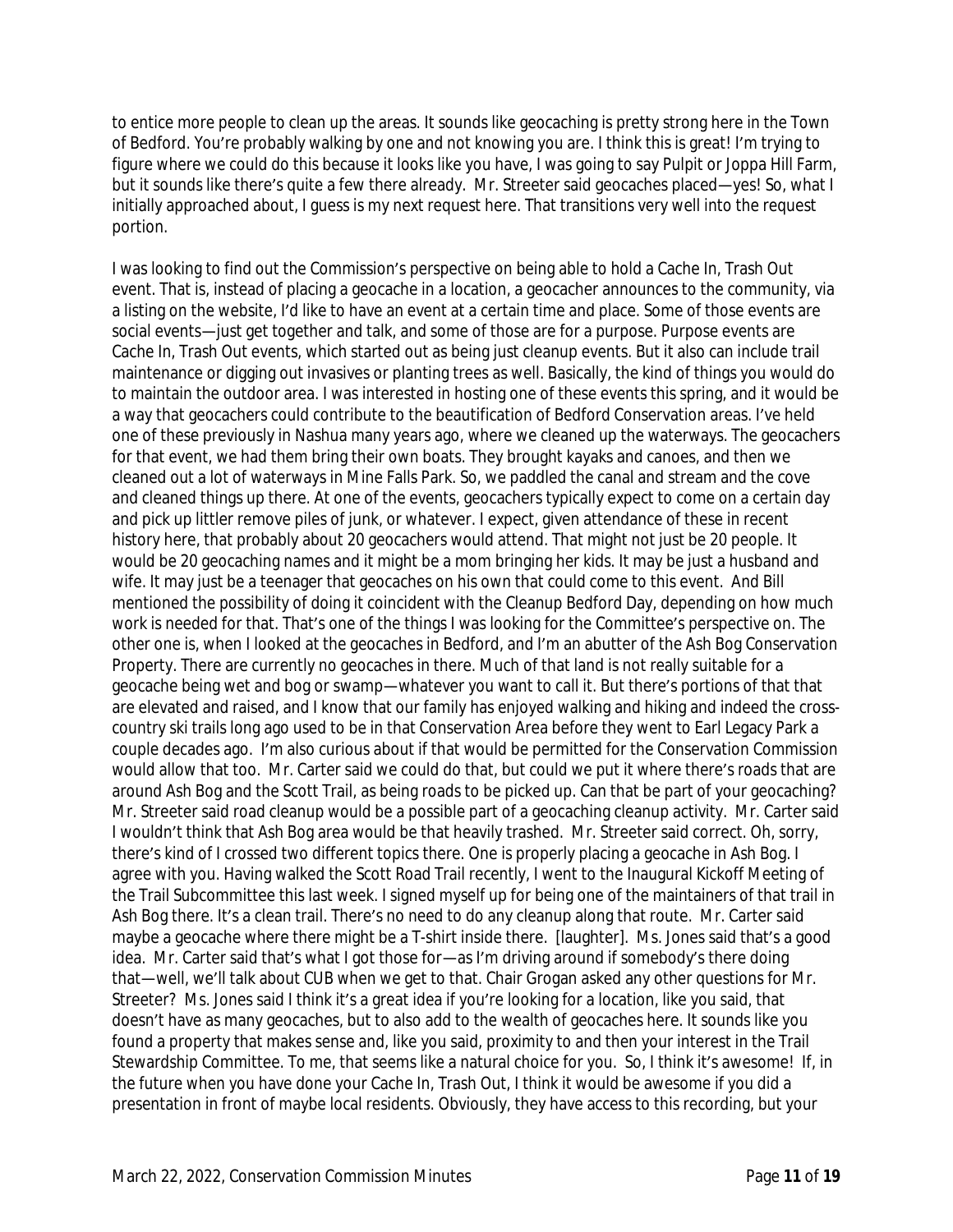thoroughness of presenting how to go about geocaching and, you know, its history and your experiences with it. I think it would be very valuable to share that with other residents in future dates just to add on to this list. Mr. Streeter said thank you. That's a good idea. Mr. Carter asked is there ever prizes that, if say there's 20 or 30 sites in a town that if somebody attains getting 10? 15? 20? That maybe there's awards? Or is it just more what's in the container as being the reward? Mr. Streeter said that's a good question. So, there aren't official prizes for that kind of thing. However, there is another category of those puzzle/mystery caches. It's kind of a subcategory, which are called challenge caches. That might include a challenge such as finding 90 percent of the caches in Bedford. There's a very popular one in New Hampshire to have found a geocache in all 243 towns in New Hampshire. [Someone on the Commission offers the correction of 234]. Mr. Streeter said thank you, yes, there's 234—all 234 towns. The New Hampshire 234 Challenge. So, there's no prize for doing that other than there's an online honor roll of all the geocachers that have found all 234 towns in New Hampshire. Mr. Carter said so it's not like they could put all these and then send as an email that says to Kathleen Ports, send her an email with the? Chair Grogan said you don't get a patch. [laughter from the Board]. Ms. Ports said we've been talking with the Library about some kid programming. So, we could create our own program involving the geocaching. I would suggest talking to the Library about doing a presentation for them. I can put this on our website. Mr. Streeter said the presentation that Stephanie mentioned too could be a Library kind of presentation? Ms. Ports said yes. I think that would be great. Ms. Jones said they're great there. When we had the—I can't think of the day. I know you're doing the Big Trees soon in conjunction with—the Bio Blitz, yes. So, when we worked with the Bio Blitz, it was in conjunction with the Library. I think that they are a great platform for educational presentations, especially combining… Ms. Ports said lots of family interest, so a lot of families came out to the Bio Blitz. So, I think they'd be interested. Chair Grogan said it's a great thing for families. They'd love it. Ms. Jones said I had a question about for CUB Day, what would you… would you need to do further steps to get what he's looking for in terms if Cache in, Trash out? Or is it kind of simultaneously happen? Mr. Carter said well, anyone coming into town—there's five locations to pick up the cleanup bags. They would have to grab a couple blue cleanup bags from one of the five locations and when they're done, leave it on the roadside. That's basically what CUB is—cleaning the roads. After winter, the snow goes and the trash stays. So, we need to spend some time. This will be our second year. So, yes, I don't think there's anything extra. Obviously, you'd want to put a cache, it's called a cache? Mr. Streeter asked a geocache? Mr. Carter said geocache there in the Ash Bog area and let people walk around picking up trash in the area, right? Ms. Ports said yes. We could do a potential hybrid so the parking lot out at Muller Park tends to collect a little garbage. There are some other chores there that need to be done. So, I had talked to Ken about that site. Maybe we could capture some of the roadway there. So, that's one idea. Mr. Carter said anything that brings publicity to the CUB Day. Ms. Ports said really, it's our roads that are garbagy—not so much our properties. Although the Hawkman property might be another option. I don't think—that's on the Heritage Trail—I doubt it has a geocache. Mr. Streeter said I don't know specifically where that one is. There are, I've mentioned, there's about 3 along that portion of the Heritage Trail. There may be more. I may not know, necessarily, where all of them are. If it's like a puzzle one, if I haven't solved the puzzle, I might not know that that's where it is.

Ms. Donovan said actually, there was another organization about 12 years ago—before I moved to New Hampshire—but my daughter was in Nashua, and we went with the children, and you had your little stamp and you filled in the book, and you had the stamp and you put it back. There were three of them on the Heritage Trail, because I did that pre me getting here. But I can't remember the name of what it is. Mr. Streeter said letterboxing. Ms. Donovan said thank you! Mr. Streeter continued, and I didn't mention it. I didn't mention a lot of things about geocaching—a lot of the details. I could go on for a couple hours, but there are some geocaches that are called letterbox hybrids, which are a crossover for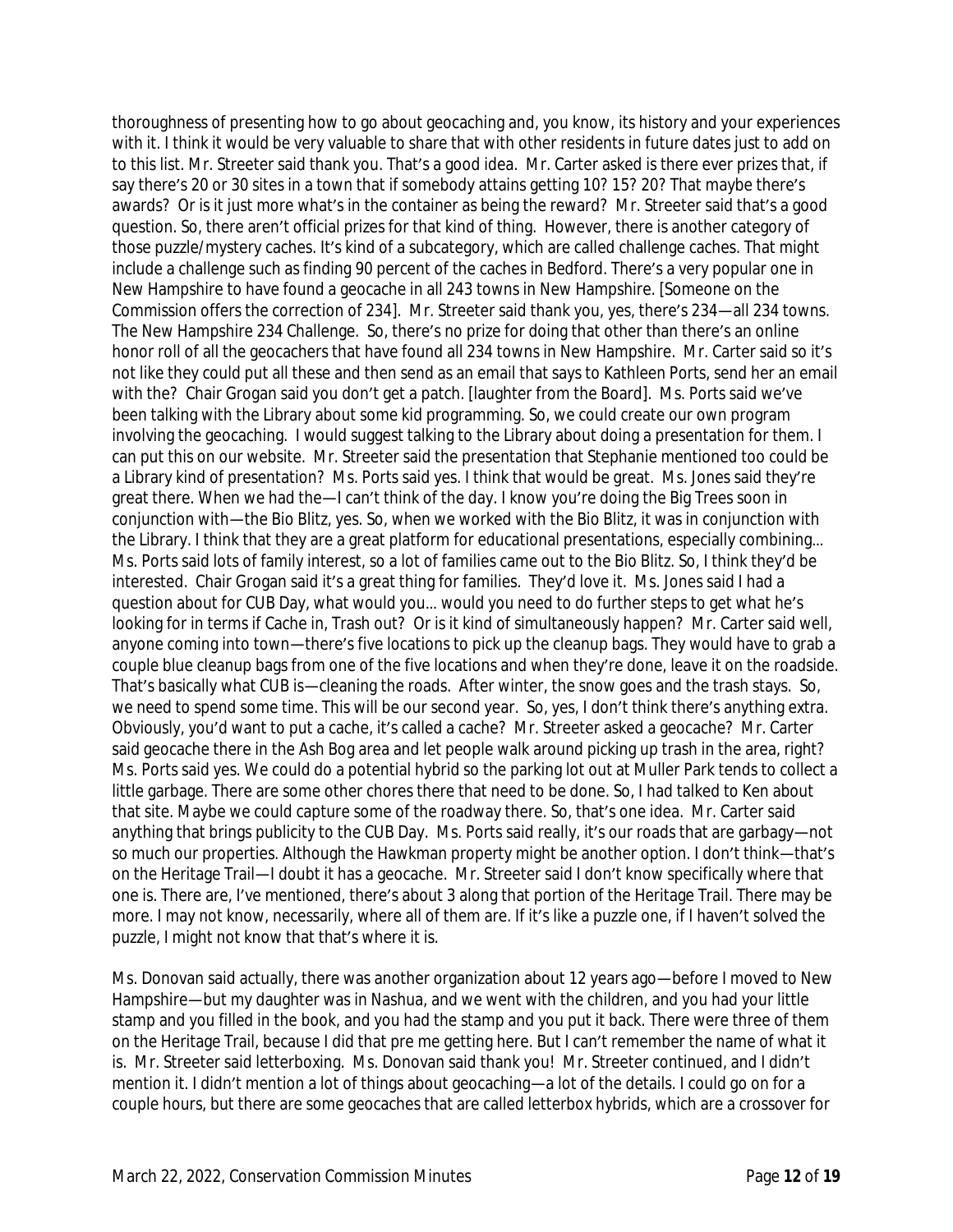both different hobbies. So, they'll have an ink stamp that you take, and you use your ink stamp in the logbook, and you use the one there to mark that you've been there. Ms. Donovan said it was perfect for a 2-year-old, a 4-year-old and a 6-year-old. That's who I went with—my daughter and that's how I discovered Bedford before I even planned to move here. Mr. Streeter said wow!

Chair Grogan said so we have to make a motion, but now… Mr. Carter said I don't think there's a motion. Chair Grogan said no? Okay, good. We're good. Mr. Carter said I would think we just let the Streeters work with Kathleen to put something together. Obviously, the PSA and all that is done—already out there on Facebook and stuff. I guess this is a good way to start somewhere. If we get 10 people this year, maybe this Fall we do it again when we do our Fall cleanup day and then go back and next Spring and try to draw people in to do this. It's a great idea. I'm not a geocacher. Chair Grogan said I never knew about it. Mr. Carter added when you emailed me about it, I'm going well, yah, let's see. Chair Grogan said I never heard of it, but now I'm thinking I was hiking once and there was a box like that camouflage box that was on the side of the trail. I'm like, don't touch that! I didn't know what it was, and I was like, oh my God! What is that?! We were like backing away from it. [laughter]. So, now I know what it was. Mr. Streeter said okay, so it sounds like I should work with Kathleen to figure out specifics of what we could do—whether that be in conjunction with the Clean Up Bedford Day, and we maybe have overflow. We can figure something out.

Mr. Clough said the Boy Scouts also, my Troop has a geocaching merit badge. So maybe our Troop could get involved with you to place one like maybe at the waterfall sanctuary or something like that? Mr. Streeter said oh, that would be awesome! Ms. Ports said that's a great idea. Mr. Clough said just get the boys—I mean, the demands of that merit badge are not high, but there are quite a few requirements. Ms. Ports said I think that would be fun. We have unimproved Conservation Areas that are in neighborhoods, so those might be other places where you could do a geocache. Mr. Carter said Steve, is that Troop 5 or 414? Mr. Clough said Troop 5. Mr. Carter said actually, Troop 5, I had a leader reach out to me about cleaning. And I believe, either they're going to go to the Woodbury or one of the other schools. They kind of request not to be on the roads. So, I try to give them an area where they can clean and not have to a lot of road exposure. I know at least Troop 5 and 414, I'll be putting them at that side of Town. Ms. Ports said I would make a plug for the parks—so, the ballfields—the softball field, the one on Nashua Road closer to 101. I cleaned that myself last year. It was a lot of garbage. Mr. Clough said I'll bet Chubbuck gets a lot of litter too, because of people flying down that road with their garbage. Mr. Carter said the two groups of Scouts that have reached out to me will be in those two schools down off of County Road. Obviously, you've got SAU property, and you do have a park out in the back there, too. So, there's a lot of area for them to do. Chair Grogan said it's endless. Mr. Carter said it's endless of what we can do with this. Thank you for coming in tonight and explaining this to us. Mr. Streeter said you're very welcome and thank you very much for your time.

Chair Grogan said okay. Are you ready to move on? Mr. Carter said yes, Madam Chairman. Chair Grogan said okay Bill. Can you give us an update on the CUB Day?

**CUB Day:** Mr. Carter said well, certainly. CUB Day is coming up. It is Saturday, April 16th from 9 to 1. We did the PSA for BCTV last week. It's actually out on Facebook and the Town website. Ms. Donovan said it looks really good. I looked at it this morning. Mr. Carter said good. Thank you. It's amazing what you can do in two takes out in front of the Old Town Hall. It's really great to work with BCTV. We also have one running on WBNH-LPFM Bedford 105.1. We did the radio one for that. So, those are all out there. We're getting a lot of emails—a lot of people interested. It was a great time last year for the two times that we did it. The Spring is probably the more pickup space and time, because of winter and once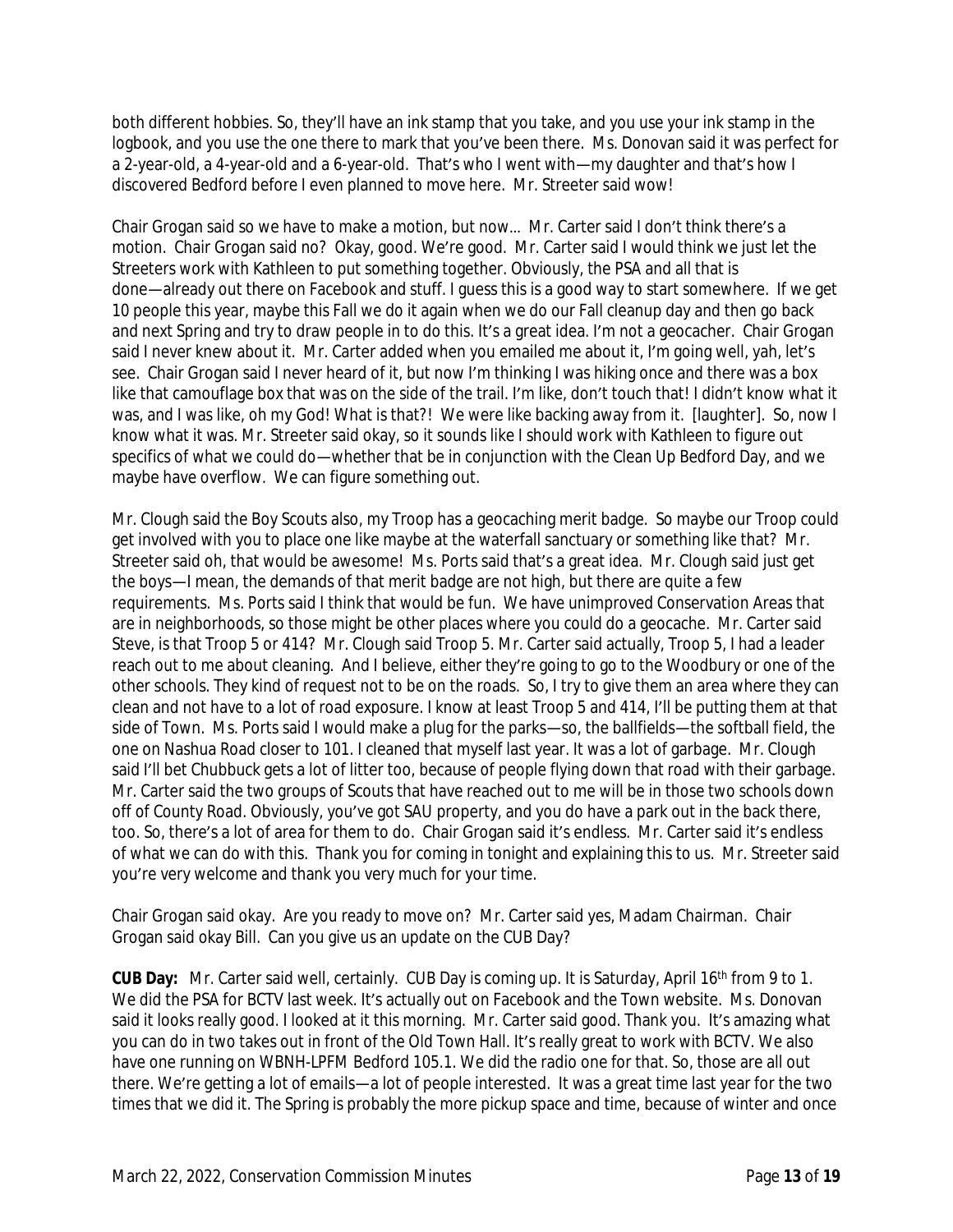the snow goes, everything shows up. So, but yes, it's going to be a great time. There's a lot of things going on with that, and actually if you watch the PSA, or when you watch the PSA, I'm going to be driving around that day. I've purchased a limited-edition number of CUB Club Cleanup shirts in safety green. So, you're not going to be missed. This is the official logo of the CUB Cleanup Club, and on the back in case people want to know what you're doing, we've got the word CUB on the back. So, it's something I'm going to be out there and about if you're out there and I see you, I'll throw you a T-shirt. I have a limited number. I've just got a couple dozen just to try to add a little bit more excitement to that. Chair Grogan asked do you want to mention where to pick up the bags again? Mr. Carter said sure—the Town Library, Town Office Building will be a location, the Safety Complex where the Police and Fire are. There will be a box there. There will be a box at the Farm at Joppa Hill, and anytime, doesn't matter if it's the 16<sup>th</sup> or any time, the Transfer Station has them. The bins for the 4 locations—obviously there's not going to be a bin at the Transfer Station because they have a spot for them—starting April 2nd there will be bins out at each of those locations. Because I know a lot of people have called up and emailed me and said well gee, it's Easter weekend. But this allows you to go there early. If you want to spend the weekend before, just grab the bags. Fill the bags. If you want to leave them on the roadside, I have commitment from DPW that they see a blue bag, they're going to pick it up. DPW will be out the day of the 16<sup>th</sup> driving around, picking up the bags. Or else just take the bag and bring it to the Transfer Station on your next stop at the Transfer Station. So, those are the 5 locations. It's going to be a fun time. It is—I know, I live on the 2<sup>nd</sup> busiest road in the Town of Bedford, and we took a walk on Sunday and we're going to have a lot of work to do. There's quite a bit of roadside trash. Ms. Donovan said, and the wind was really blowing on Election Day, and my paper recycling blew all up Old English Road! So, I had to pick that up, so if it happens to me, and I'm very careful—Bill can you email me? Mr. Carter said what I'll do is I'll email Kathleen, and Kathleen will get it out to the Commission? Ms. Donovan said yes, could you do that before Thursday because Bedford Women's Club meets Thursday. Mr. Carter said I will make sure she has everything. Ms. Donovan said because I'm organizing it, and I'd like to show them something. Mr. Carter said and the last thing, and this is something that we worked with the Town Council on and the Men's Club in town has graciously stepped up to be the first to do this, is on Wallace Road, we're going to have road signs made up. So, as you come in from Merrimack and coming in from Goffstown, there's going to be a 30 by 24 roadside sign saying that Bedford is a CUB Community to Keep Bedford Clean. So, this is a test. This is what we're going to do. Every time I go Merrimack, I go into other communities, they have these that we try to keep our Town clean. Well, the CUB is a good way to do that, working with the DPW, Jeff Foote and his staff there, to put this together. So, this is something that we hope to have in place and unveil on the 16<sup>th</sup>. But sometime this Spring we will have these about 200 feet in from the town lines of Goffstown and of Merrimack. Chair Grogan said great. Mr. Carter said thank you.

**Chubbuck Site Plan** - Chair Grogan said so Bill and Kathleen, do you have any information on the Chubbuck Site Plan? Mr. Carter said we will be having more in the coming months. We do have our new Town Councilor, Kathleen Bemis, who is the alternate here on the Conservation Commission. She happens to live abutting the Chubbuck property. I believe we do have some other members joining the Conservation Commission, that were looking to join, that live in that same community. Once we get them on board, I will be moving that to their purview, since it's in their backyard. That's the update concerning Chubbuck Road. Chair Grogan said Kathleen? Ms. Ports said sounds good. There was a lot of interest at the Trail Stewardship Committee about Legacy and the Chubbuck area as a whole, and additional opportunities for trails. I think it's ripe for discussion. Chair Grogan said okay. Please brief us on anything from the High School.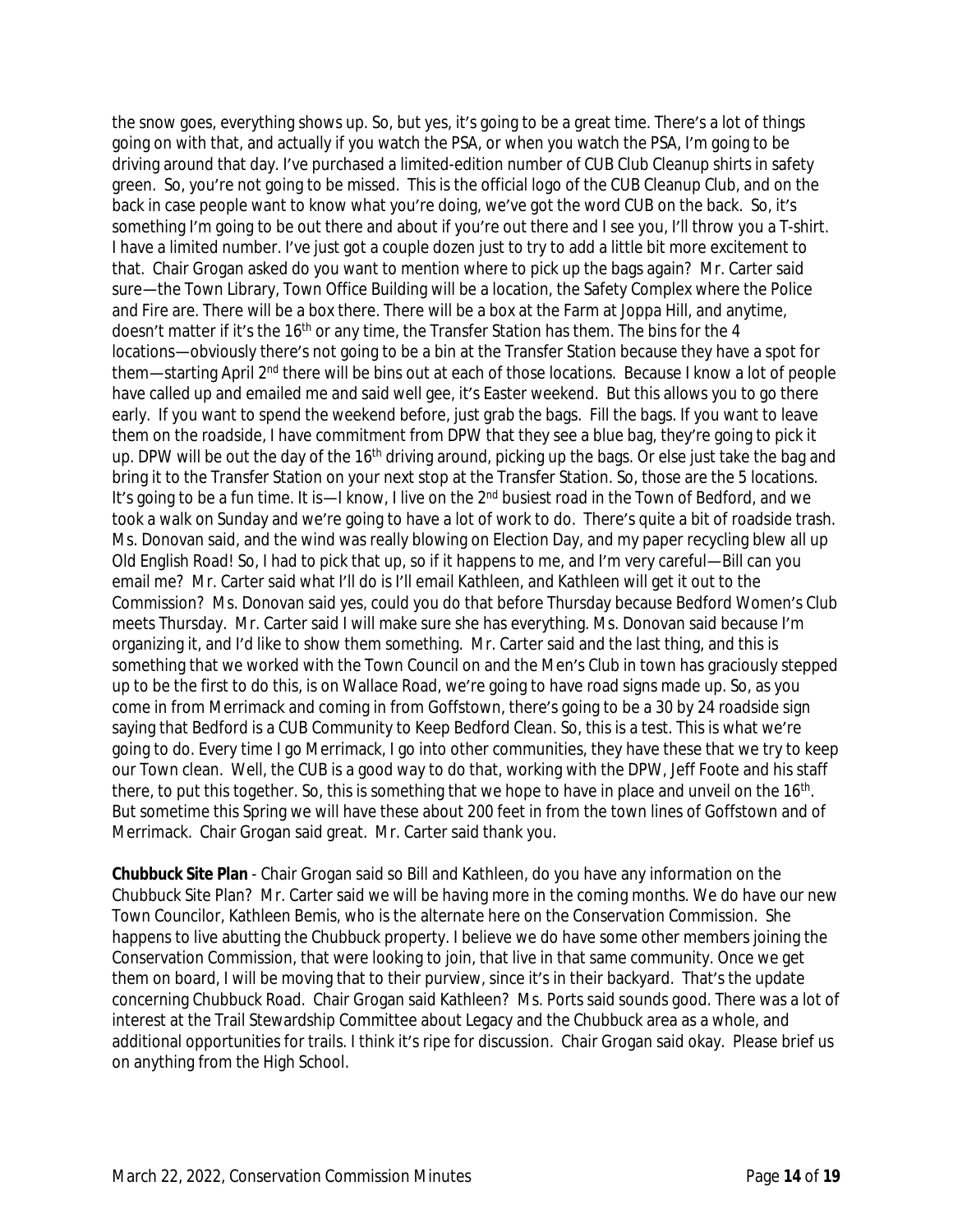**Bedford High School** - Ms. Ports said I checked in with the high school. They are having logistic issues with transportation. I suggested they could potentially do a mini project right on campus. They have a conservation area right at the high school where PLC holds a conservation easement. There is trail access back there, so that could be kind of a neat spot to do some game cameras. In that case, they would have to just work with PLC, I believe. I'm not one hundred percent clear yet whether that project will officially occur on any of our properties. Chair Grogan asked do you want to talk about the naming policy?

**Property Naming Policy** – Ms. Ports said at the February Workshop, we reviewed the proposed names for the unimproved conservation areas, and those were approved. We also looked at criteria for naming properties in the future. That was approved. I printed the criteria out for you today for you to add to your binders. On the backside, I also worked on a nomination process so that if someone wanted to name a conservation area after an individual, we had a process for doing that. I guess, actually, you guys could take a look at that and either let me know if you have any questions or edits to it. If not, we could probably take a motion to approve the nomination process for naming conservation areas after an individual. It's modeled after the Parks and Rec Department had a policy in place, so I basically used it. Chair Grogan asked and the sign templates? Ms. Ports said can we stop for just a second… are you guys good with the nomination process? [Board agrees, yes.] Ms. Ports said okay, great. So, you can clip that into your binders.

**Sign Templates** – Ms. Ports said also in February we looked at a presentation on the variation of signage that we have out at our Conservation Areas and talked about the potential to do some standardization, and also add signs at some of the unimproved areas where there is no signage now. Based on that meeting, I've developed some templates for you guys to look at today. There are printouts on the tables around you. The first one is a property name sign. This would be metal, and it would be used at an unimproved conservation area. My thought is that we would also use these at some of the larger conservation areas at the secondary access points. Sometimes those are just trails on a road. Sometimes there's a small parking lot. For example, Pulpit has probably at least 4 additional access points beyond the parking lot at New Boston Road. We could use a sign like this at those locations. At the Workshop, we agreed that we wanted to stick with our Boy Scouts style conservation property name signs. I do love those signs, but I'm thinking that the metal will be a little—hopefully—will last a little bit longer. That's why I'm proposing those for these locations. I just did a couple color schemes and layouts. I did actually have a small group of members do a sort of a preview for me, and this lettering seemed to match what we had on the signs from the Boy Scouts. That's why we went with that lettering style, and then I just did two different layouts for where the logo positioning would go. Mr. Carter said the wood being brown, so that the lettering would be probably yellow? Ms. Ports said well, these are metal signs. Mr. Carter said on, metal—so it would be a white sign. Mr. Ports confirmed it would be a white sign with either—this has a green trim with a brown lettering. Then this one's the green lettering with the brown trim. We could also wait on colors until we have our logo, and we know what that color scheme is. Mr. Clough said looks good. Ms. Ports said oh good. Alright, then these are the rules signs that we talked about. We are open sunrise to sunset—not dawn to dusk. That's captured at the top. There are just two differences here. The one on the left is where you are allowed to bicycle. The one on the right is where you are not. Somewhere it got cut off, but the one on the right also has the reference to the Town Code. That would be on either sign option. Then just a simple message that if you have an emergency, to call 911. We had talked about including logos and point of contact information on these signs, but I think just for simplicity and standardization, so we don't have to keep changing them, the simpler, the better. That's how we ended up here. Also, different properties have different—some properties are under Parks and Rec. Some are under the Conservation Commission. We can provide that detail on the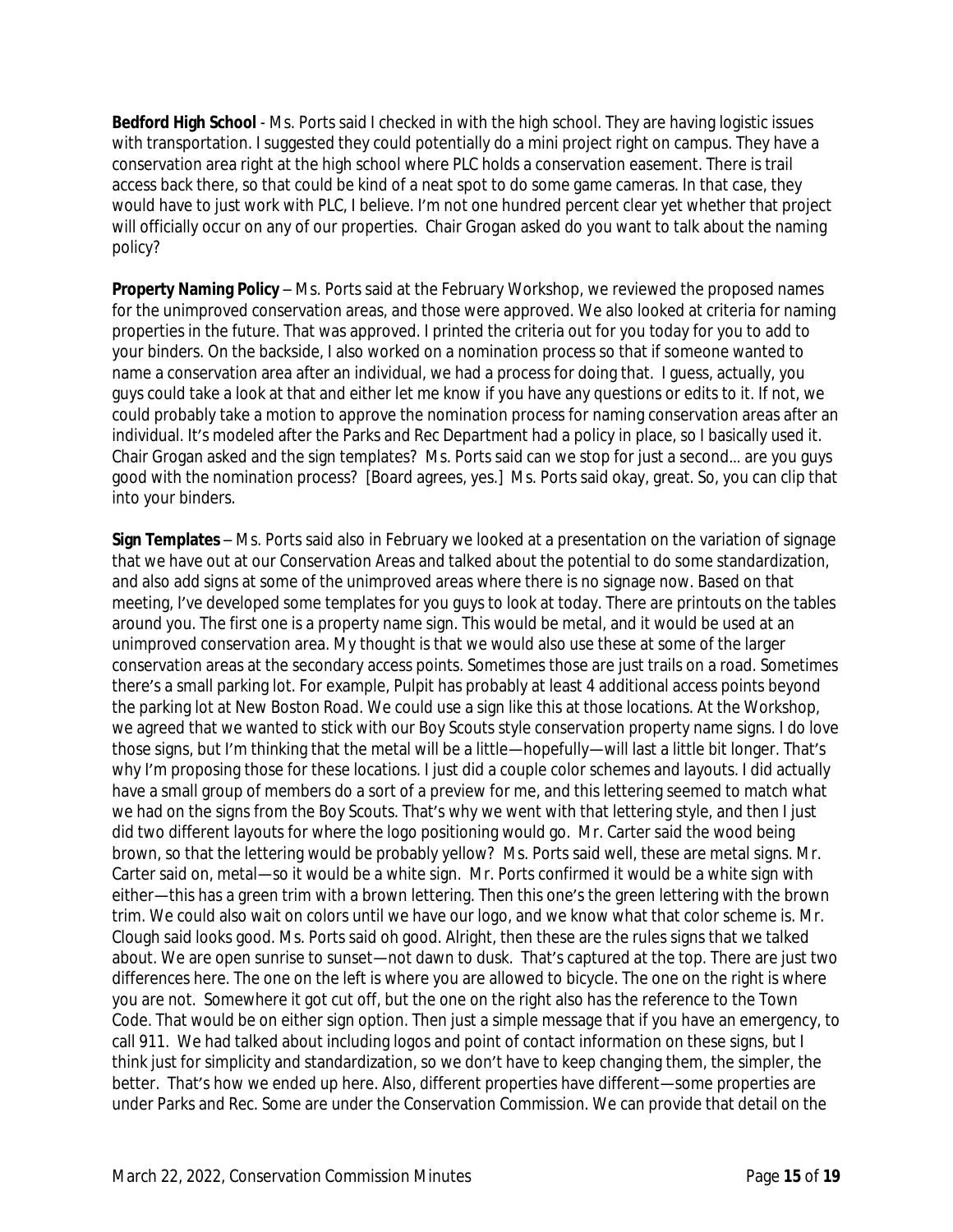kiosk. So similar brown with green trim on this one. This is how I'm thinking we would lay them out. You would have the name that would be horizontal, and the rules vertically—similar to the style you see on the left there. Does that look good? [Board says yes.] Ms. Ports said okay. Do you guys have a preference on wood posts or metal? Do you want me to get costs on both? [Board agrees, yes—costs on both.] Mr. Carter said I think something like that you would want it on a 4 by 4 in the ground. Ms. Jones said yes. Ms. Ports said I like the way the wood looks, but we can do a cost estimate. Mr. Carter said on metal, it would be a stake and then somebody could just bend that. Mr. Clough agrees. Ms. Jones suggest a bear could bend it. Ms. Ports said if you had peanut butter on the sign. [laughter]. Mr. Clough added the other thing with wood posts is when you sink the hole and put the wood in, you can actually pour in dry concrete, and it will solidify. Ms. Ports said yes. We could do that. Mr. Clough said it keeps the bottom of the wooden posts. Ms. Ports said next month I will bring you—well, I shouldn't commit to that quite yet because our next meeting is really quick. I will try to bring you a cost estimate at the next meeting. We can talk about prioritizing or gradually implementing the signs. Chair Grogan said so you will move forward on all the signs? The signs are all set? Everybody agrees? Mr. Carter said that's good. Ms. Ports said great. Chair Grogan asked do you want to go on to our logo contest? Ms. Ports said drumroll…. [laughter from the Board].

**Logo Contest –** Chair Grogan said we ended up getting quite a few entries. Ms. Ports said yes, we did! I was a little panicked for a while. Chair Grogan said I was so happy for you. Ms. Ports said oh, I forgot. I made these little maps that showed, for example, Van Loan-there's an entrance on North Amherst Road, so we would put a property sign there with the rules. Interestingly enough, this little, tiny access is owned by PLC, so our property starts here. We could put one there. Similarly, these are all access points into Pulpit. So, we could put them there too. Okay. So, we had 14 entries from 12 individuals. We had some amazing entries from Memorial. I just want to thank the teacher and the students who—actually everyone who had the courage to put their artwork out there and be judged. That's not a small thing. They should feel good about that effort. We had a lot of different styles, and a lot of different opinions. We had 4 finalists, but I want to go through each entry real quick so that everybody gets recognition for their work. This is Autumn, and I'm going to apologize for last names—Stavenger. She wrote "Keeping Bedford Beautiful." This is Katy Hyatt who did the recycled sign with the tree in the center. Patrick Schultz captured our Bedford turtle crossing signs. Linh Huynh did the recycling with a community in the center. Palmer Gerstung did—this is actually one of my personal favorites—did a recycling as the center of a flower, which I thought was really clever. Tori Hyatt did our cloudburst above the tree, and then this beautiful, entry number 10, and our turtle. Deidre Menard did a mosaic of the skyline, the tree and earth, and our water resources. I can't remember now who is next. Okay, so Keith Melaas did just this gorgeous drawing. Great job with depth perception, shading on the rocks. I just love this. I might steal it and frame it and put it in my house!

So, our first finalist is Judith Quirk, and you know what—I covered my notes that were in the slides so let me see if I can just pull out her submission really quickly and tell you what she wrote. She wrote that she dropped the word 'Commission' to focus on conservation and that roots are essential to the stability and healthy trees that thrive near clean water and green pastures. And who has not been outside standing in awe of the rare pink sunset over the Mount Uncanoonucs? Lots of beautiful colors in that one.

Our second finalist is Sue Russell, Keeping Bedford Beautiful. She has a tree along a pathway. She wrote that she really wanted to capture the motto and the words, Bedford Conservation Commission. She used the tree and the path because it was simple and easy to apply in a variety of ways.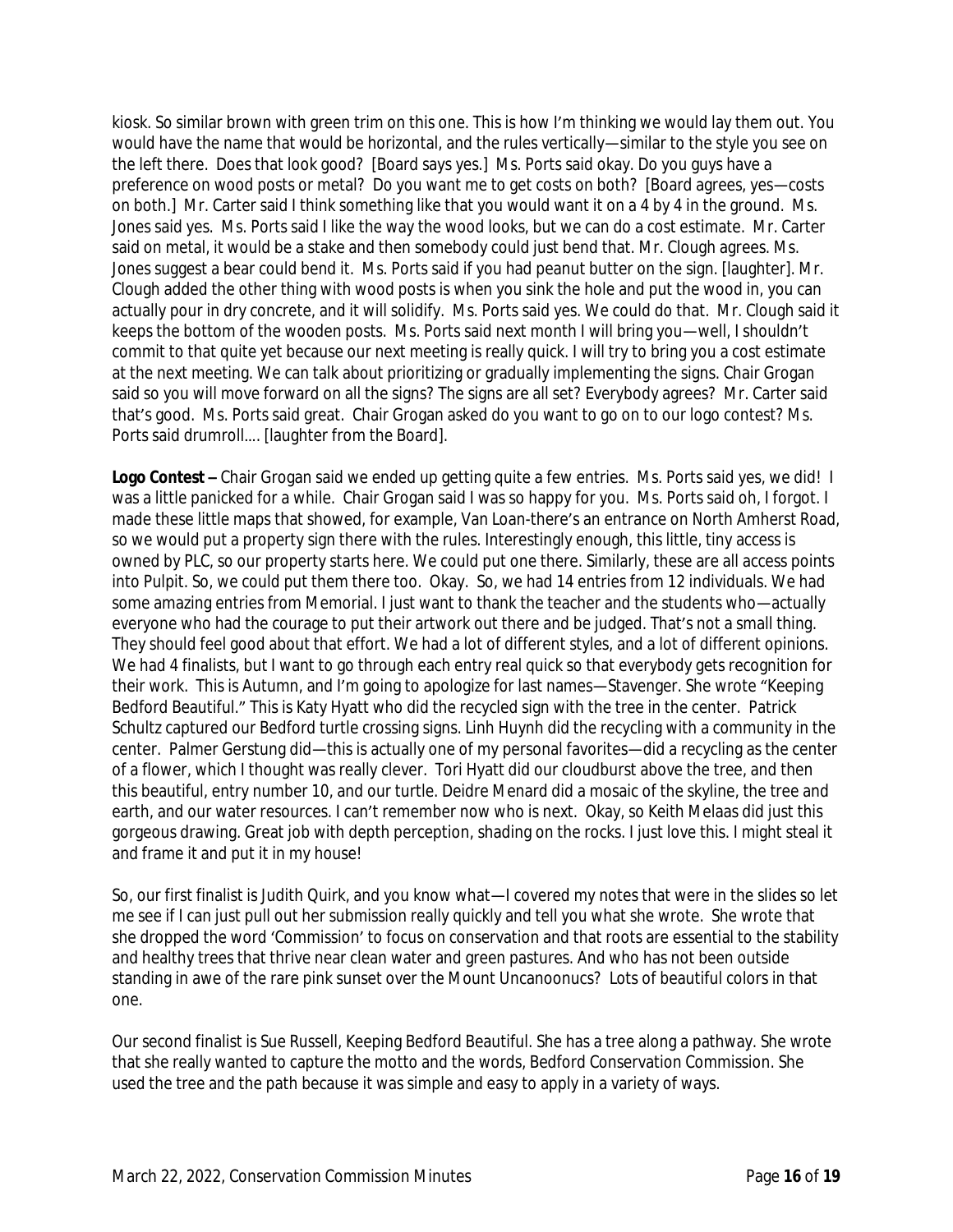Our next finalist is Doug Irvine. He lives near a conservation area. He wanted to show the interconnectedness of the Bedford community with our desire to conserve our lands and the stewardship of the Conservation Commission. He submitted—it was probably 6 different variations on a theme, demonstrating what can be done with a simple idea, to adapt it in different ways. I asked him, so this looks like a person. He's like, oh yah, you're right. Lots of ways to interpret things.

Our last finalist was Peter and Brendan Sullivan. Peter is an artist, and Brendan is a graphic designer. They combined their skills to bring us this design, which you might recognize from the back of the car stickers that everyone has. For example, when we go to the beach, we go to Long Beach Island, so you'll see an LBI sticker. It's sort-of like this certain club that knows what that means. So, they used that recognizable and popular style that's out there right now. They picked a single color just so it would be simple and easy to reproduce. Then they just wanted to incorporate all the different elements of Bedford, including our wetlands, our turtles and wildlife. That turtle is actually a Blanding's Turtle, which we do have in Bedford. It's a rare animal, and the maple leaf for the forests.

What I would like to suggest is that two or three of you volunteer to help me make a final recommendation, at our next meeting, for a logo. Mr. Carter asked we're not going to make it a Town contest? No? Ms. Ports said we will be displaying all the logos in the lobby at the Town Offices. So, you could come and see them there. But, no, the thought was that it would be your decision. Mr. Clough said I can help if you need help. Ms. Jones said I would like to help. Chair Grogan said we'll all help! [laughter]. Ms. Ports said okay. So, maybe we can talk about the best way to make a choice. These were the four choices. Mr. Clough said I liked your original email comment that simplicity is important. Mr. Carter said, and I talked to Kathleen about application—how easy to use these in different applications if we're doing hats, shirts, signs. Simplicity is really going to be a key here, because when you take this off to a company to get this done, how are we going to be able to do this. Is it going to be easily embroidered? Is it going to be easily silk screened? I'm just going to leave it up to you guys to decide. I'll have all four, but you can't have all four. Mr. Clough said yes, they are all well done. Ms. Ports said yes. They're all really great, and all really different, too. They tap into different parts of your brain. Okay. So, Steve, you're interested right? Julie? Okay. Alright. I don't know that we can—if we wanted to make a recommendation, it would be ideal if we did it—we can figure out options. Mr. Carter said it's going to be a short turnaround if you're going to try to do it for our next meeting. Ms. Ports agreed, yes. Mr. Clough asked when's the next meeting? Ms. Ports said the 12<sup>th</sup>. Mr. Carter said we're going to put you all in a locked room, and you're going to fight it out. Which one is going to take the win? Mr. Clough added even the ones that weren't finalists did a good job. Ms. Donovan said yes, they're fantastic. Mr. Carter said oh everyone—it was great to see all of them. Ms. Ports said it was like Christmas getting the mail coming in at my office. Woo! We got a logo! So yes, thank you everyone who submitted a logo, and congratulations to our 4 finalists. Hopefully, you can stay tuned for our announcement in April. I think that covers it for logos. Chair Grogan said okay. Then we will move on to the Big Tree Program.

**Big Tree Program –** Ms. Ports said our Big Tree Program was postponed for the rain. Ms. Donovan said which didn't come. Ms. Ports said it rained all day! Ms. Donovan said it didn't! I went out and got the mail and it was a fine drizzle. Ms. Ports said oh, you English folks! Ms. Donovan said absolutely! [laughter from the Board]. Ms. Donovan added the Saturday before, I would have cancelled it, because I was out in that sleet and everything in Cambridge, Mass, and it was not nice. Ms. Ports said I am really sorry. I will give you a personal tour of tree identification, and the Big Tree Program. We have 20 people signed up on Sunday. So, 1:30, come out, learn how to identify your trees and help our Town identify where our big trees are on our Town properties. It will be fun. That's a program that I'm hoping we can continue—another activity for kids and families to nominate trees and collect data and figure out each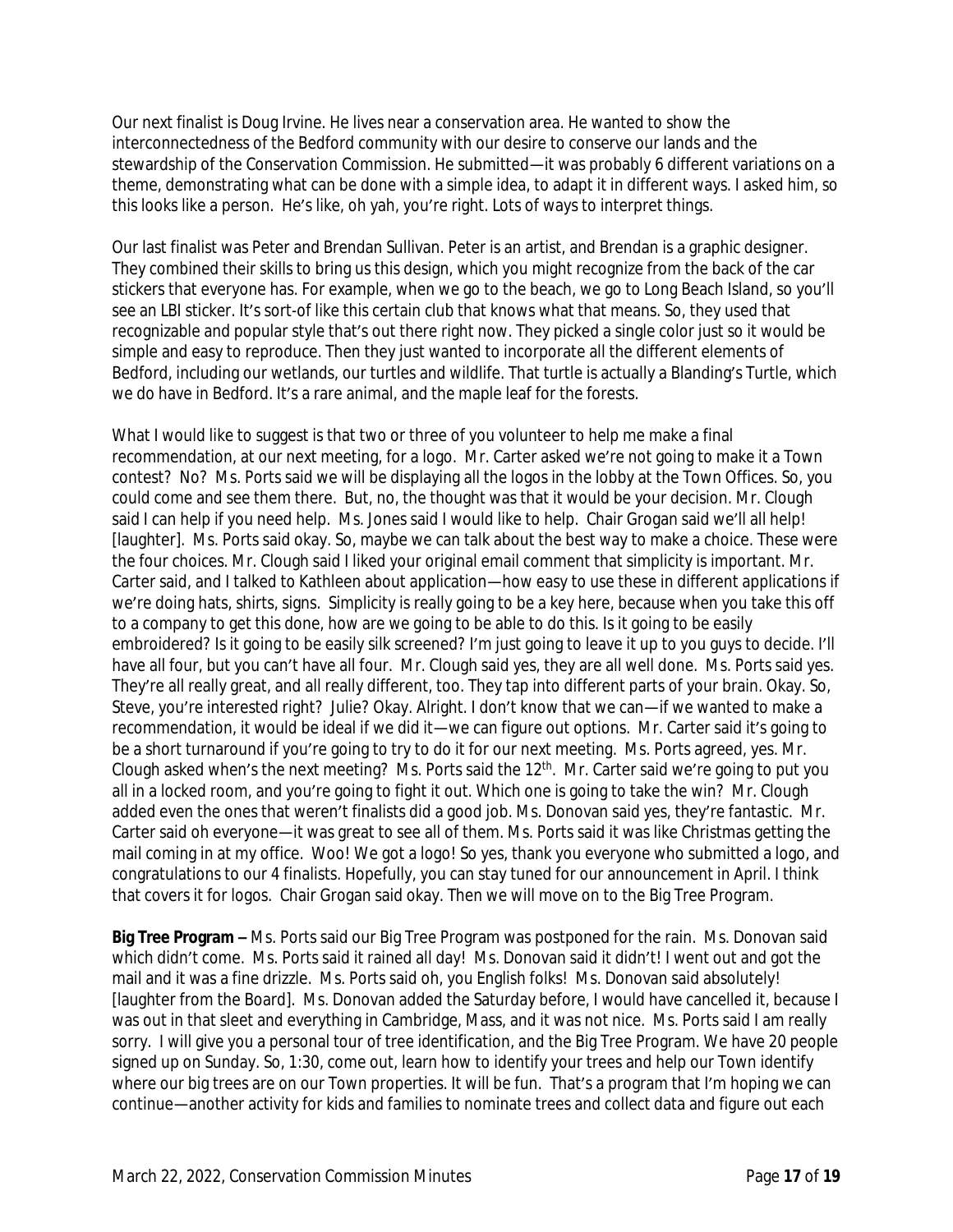species of tree. Where's our biggest tree on Town property. If people want to do their own property, they can do that too. We can do nonnative species too, if we want. Mr. Clough asked this is Sunday? Ms. Ports confirmed Sunday at 1:30. We're meeting at the library. Mike Gagnon from the Cooperative Extension and the Hillsborough County Forester will be leading the program. Actually, we have the biggest Red Maple in the state. Mr. Carter asked Joppa Hill? Ms. Ports said yes. It's on Joppa Hill Farm—State Champ! Mr. Carter said wow.

**Trail Stewardship Meeting -** Chair Grogan said we had our Stewardship Meeting, right Kathleen? Ms. Ports said yes, we did. We had a lot of interest and enthusiasm and a wide range of skill. It was a very fun meeting. I have 40 volunteers on my mailing list. Twenty people came. We did a quick orientation of trails in Town—just an overview of some of the goals that the Committee could consider. Our immediate need was to assign stewards to a trail segment, and to get them scheduled to go to a training. Our Trail Committee—one of our volunteers, Richie Holstein, is a 30-year veteran of trail building. He's the Co-Chair for the AMC Trail Committee, NH Chapter. He's going to be offering some trail maintenance trainings. We're getting those scheduled. Then we're going to ask folks to do their first inspection in April. Then, hopefully, we'll get everyone together maybe outside at the Farm and talk about how it went and refine what we need to refine. We developed an application, which I forgot to bring for you. It's called ArcGIS Survey 1, 2, 3. It's an application you can download on your phone or open in your browser while you're out in the field. You can report a trail issue. If there's a tree down, or you see graffiti or garbage or a trail is flooded because of beaver activity, you can go right onto that website and file a report to the Town, and it will populate a map for us, and we can go out and address it. We're working on tools like that, including some of the other trail mapping that we've talked about in past meetings. I want to acknowledge our GIS Coordinator at Public Works, Brandon Boisvert. He's been working with me on these applications, and he's just been stellar. He's excited about having these tools as well. Chair Grogan said great. Ms. Ports said Steve, you were at the meeting. Do you have anything to add? Mr. Clough said no. I was just surprised at all the enthusiasm. We have more than enough help. Is the spreadsheet all populated now for all the trails? Ms. Ports said yes. I think Heritage Trail isn't. There is a little bit extra maintenance there, because DPW does maintain that trail. I'm not terribly worried about it. Mr. Clough said okay. Ms. Ports added Bedford Village Common and Benedictine, actually, needs some TLC. Benedictine could definitely use some TLC. I'll try to find someone to do that one. That's it. Everything else is taken. Chair Grogan said great. And the JHF Survey?

**Joppa Hill Farm Survey –** Ms. Ports said I have issued an RFP to have that property officially surveyed. We have a farm lease area within it that was never completely defined. It was just loosely described as 35 acres. So, we have written a lease area agreement and defined where that is. Now we're having that surveyed. Then we're also going to have the outer boundaries surveyed. Much of the monumentation is missing. I'll have that for you in April.

**History Write-ups –** Ms. Ports said our history writeups—I haven't forgotten. I just got sidelined by other things. Chair Grogan asked any questions? Ms. Donovan said I did check again on Meadowcrest and definitely the turtle sign and the post are not there! Ms. Ports said I did go too. I see one sign, but not the other. Ms. Donovan said yes. The going away from Liberty Hill is there, but the going toward Liberty Hill is not. We were driving very slowly along Meadowcrest looking and there's no sign of anything. Ms. Ports said yes. I couldn't find a sign either. I looked in the woods. I couldn't find anything. Ms. Donovan said, and it was there—honestly! It was there. Ms. Ports said yes. Apparently, we had 2 sign requests back-to-back last year. I missed the second one and never got the request in, so it's on my list of things to do this week. We're going to be requesting additional signs on Jenkins Road south of Beals at